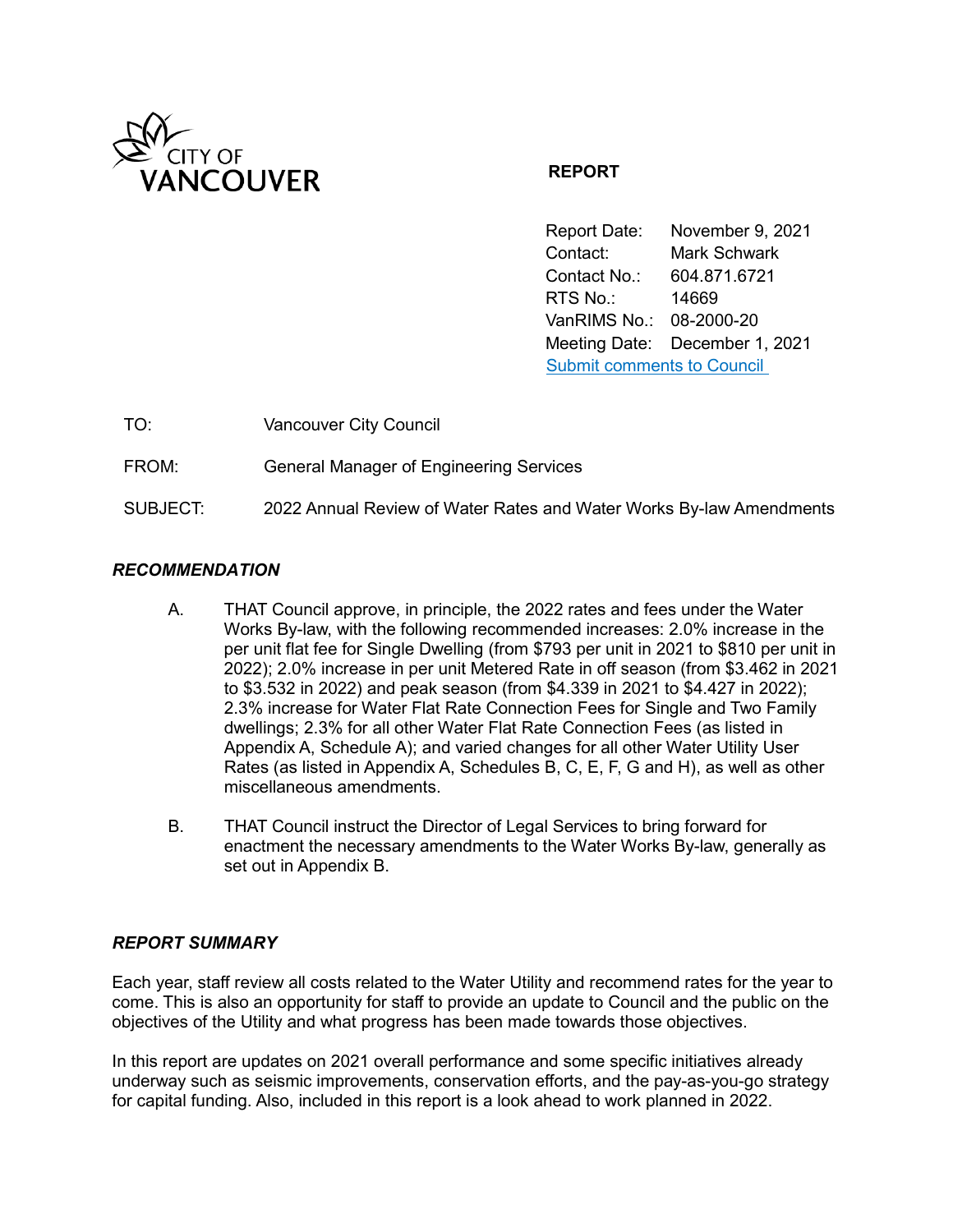This report seeks Council approval of the recommended 2022 rates and fees for water service, which incorporates a 2.0% increase for single family flat rates and consumption driven metered rates; 2.3% increase for Water Flat Rate Connection Fees for Single and Two Family dwellings; 2.3% for all other Water Flat Rate Connection Fees; and varied changes for all other Water Utility User Rates. These increases support full cost recovery for water services as well as investing in a program that will reduce future financing costs. This report also seeks Council approval of various miscellaneous amendments to update language and to clarify certain provisions for water consumption fee adjustments, and to streamline fee collection for backflow prevention assembly tests.

# *COUNCIL AUTHORITY/PREVIOUS DECISIONS*

Water rates for both metered and non-metered customers are specified in the Schedules of Rates and Charges included in the Water Works By-law. These schedules are updated annually by Council.

On December 13, 2011, Council adopted the 2011-2014 Greenest City Clean Water Work Plan including By-law revisions requiring residential water metering for all new single family and duplex properties.

On December 13, 2011, Council approved transition from a uniform volumetric rate for commercial and residential metered customers to a seasonal rate consisting of two different rates for low and high seasons.

On November 27, 2012, Council approved the establishment of a peak and off-peak seasonal rate structure for all remaining metered properties.

On November 27, 2012, Council approved By-law revisions that changed billing frequency to 3 reads and 3 bills per year to better align with seasonal rates.

On November 4, 2015, Council adopted the 2016-2020 Greenest City Clean Water Work Plan to expand water conservation programs.

On November 1, 2017, Council adopted the recommendation to broaden the water conservation program to include non-potable water resources (rain water, ground water, and waste water) and to review the metering policy and metering implementation options to address long term water demands.

On December 10, 2019, Council adopted the recommendation to change the dates that set the peak season and off peak season water rates, to match the water restriction periods set out in the Drinking Water Conservation By-law

#### *CITY MANAGER'S/GENERAL MANAGER'S COMMENTS*

The City Manager supports recommendations A and B above.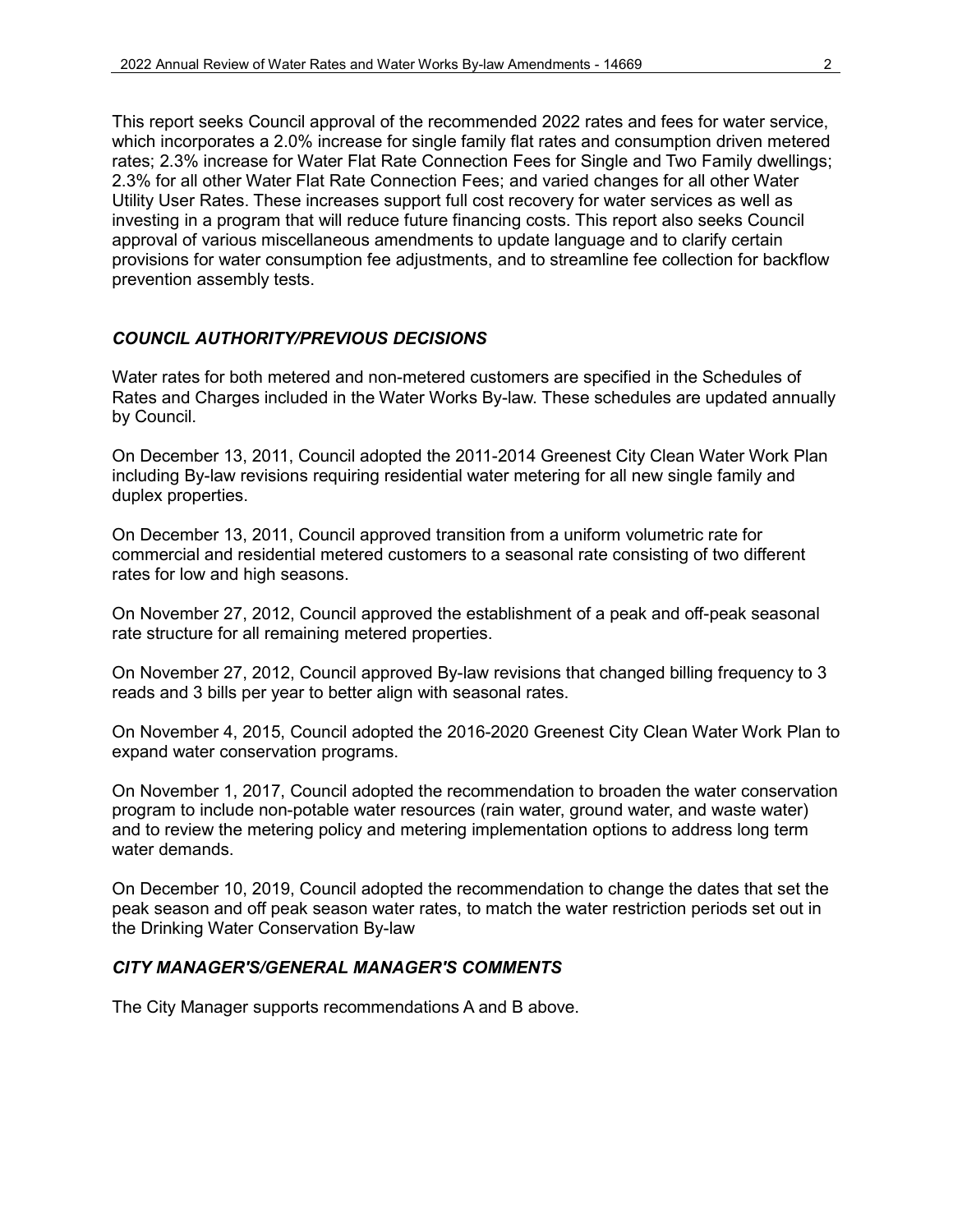#### *REPORT*

#### *Background/Context*

The City's drinking water system is comprised of approximately 1,476 km of water mains that distribute water to more than 101,000 service connections and 6,600 fire hydrants. All water supplied to the City is purchased from Metro Vancouver, which is responsible for supply reservoirs, treatment, and delivery of water to the City system.

The capital cost for timely replacement of these assets and expansion to accommodate growth, the operating costs of maintaining the system and the cost to purchase water from Metro Vancouver make up the total costs of the water system. The City's water rates and fees are set based on a principle of full cost recovery, which requires that no costs related to the delivery of water are included in the general tax levy. In the City of Vancouver, all sectors are fully metered except for single and dual family homes.

In 2012, Council implemented the policy to achieve a fully metered water system over time by requiring meters for all new single-family and duplex properties undergoing redevelopment or major renovations. As of 2021, approximately 12% or 9,800 of single-family and duplex properties are metered.

# *Strategic Analysis*

The Water Utility has a mandate to provide clean, safe drinking water, to use potable water efficiently to extend the life of our current water supplies, to ensure continued availability for consumption and fire suppression, and to ensure we are prepared for emergencies.

As part of the strategic asset management approach, the City has refined the asset condition methodology for water system assets, based on system performance analytics and industry benchmarks. Currently, 22% of the Waterworks assets have a poor overall condition rating (of which 3-5% are in very poor condition) while the remaining 78% are in fair-to-good condition. Additional investments will reduce the rate of deterioration; however, in the next 10 years, the condition will deteriorate to 24% poor, (with a goal of <5% in very poor condition). This worsening condition is expected to be further exacerbated by climate change. As the assets increasingly deteriorate, it is expected there will be higher rates of water main breaks and leaks. To counter this increase in failures, the average renewal rate of aging assets is being increased from 0.5% annually to 0.7% during the 2019-2022 Capital Plan, which will result in additional lengths of pipe being replaced year over year. Maintenance activities will also need to increase to maintain aging components such as valves and hydrants.

The water distribution network, valued at \$3.1 billion, is made of 1,476 km of buried pipelines, 101,000 service connections, approximately 6,600 fire hydrants, 30,000 valves, and 22,000 water meters. The system is carefully managed using an asset management process.

The Water Utility also operates a dedicated fire protection system for the Downtown, Kitsilano and Fairview areas valued at \$80 million consisting of 12 km of dedicated high pressure pipes and 2 pumping stations. In an emergency, salt water from Burrard Inlet and False Creek can be used to provide fire protection, if the potable water supply is interrupted.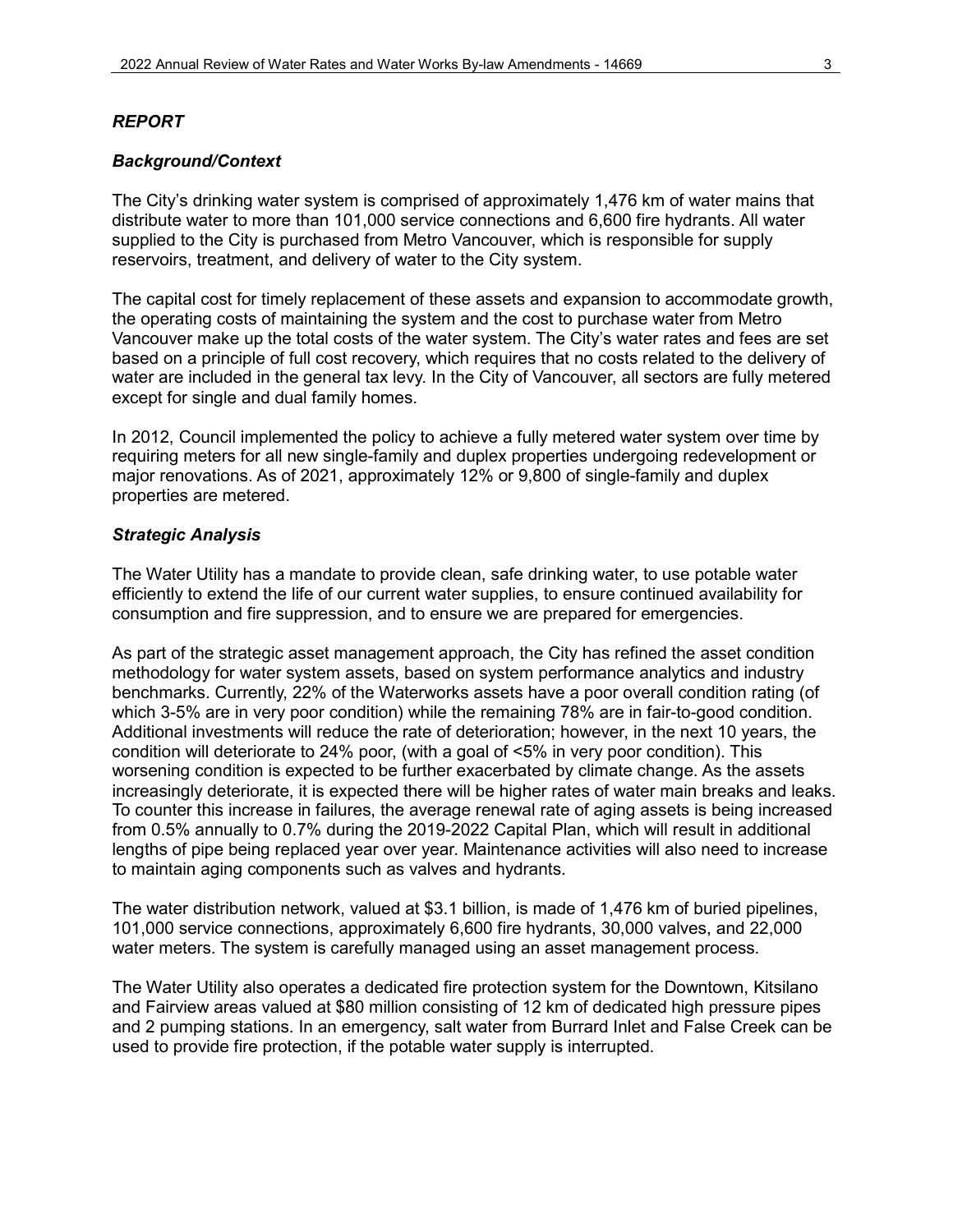# **Key services delivered**

- **Water distribution service** Providing clean water to businesses, residents and communities and serving growth. Ensuring that water system assets are in good condition and well managed by replacing aging and deteriorating infrastructure.
- **Emergency preparedness** Supporting emergency preparedness through response planning and increasing resiliency by strategically strengthening infrastructure, and providing access to water points within the public realm to support vulnerable populations.
- **Water conservation and resource management** Enabling the efficient use of drinking water corporately and in the community to support financial and environmental sustainability and equity, and to extend the life of our current water supplies.

# *Financial Implications*

# **Key Cost Drivers**

The Water Utility expenditures consist of four (4) key cost drivers: water purchased from Metro Vancouver which makes up 62% of the budget, costs associated with capital expenditures which make up about 22% of the budget, City of Vancouver's operating costs which make up about 11% of the total budget, and transfers to or from the stabilization reserve which make up the remaining, as shown graphically in Figure 1 below. A description of each component and its related activities follows.

# **Figure 1 – Water Utility Costs**



# 2022 Water Utility - Key Drivers

# Water Purchases

The City of Vancouver and other Lower Mainland municipalities purchase water from Metro Vancouver based on consumption. The cost to purchase water is the largest cost driver in the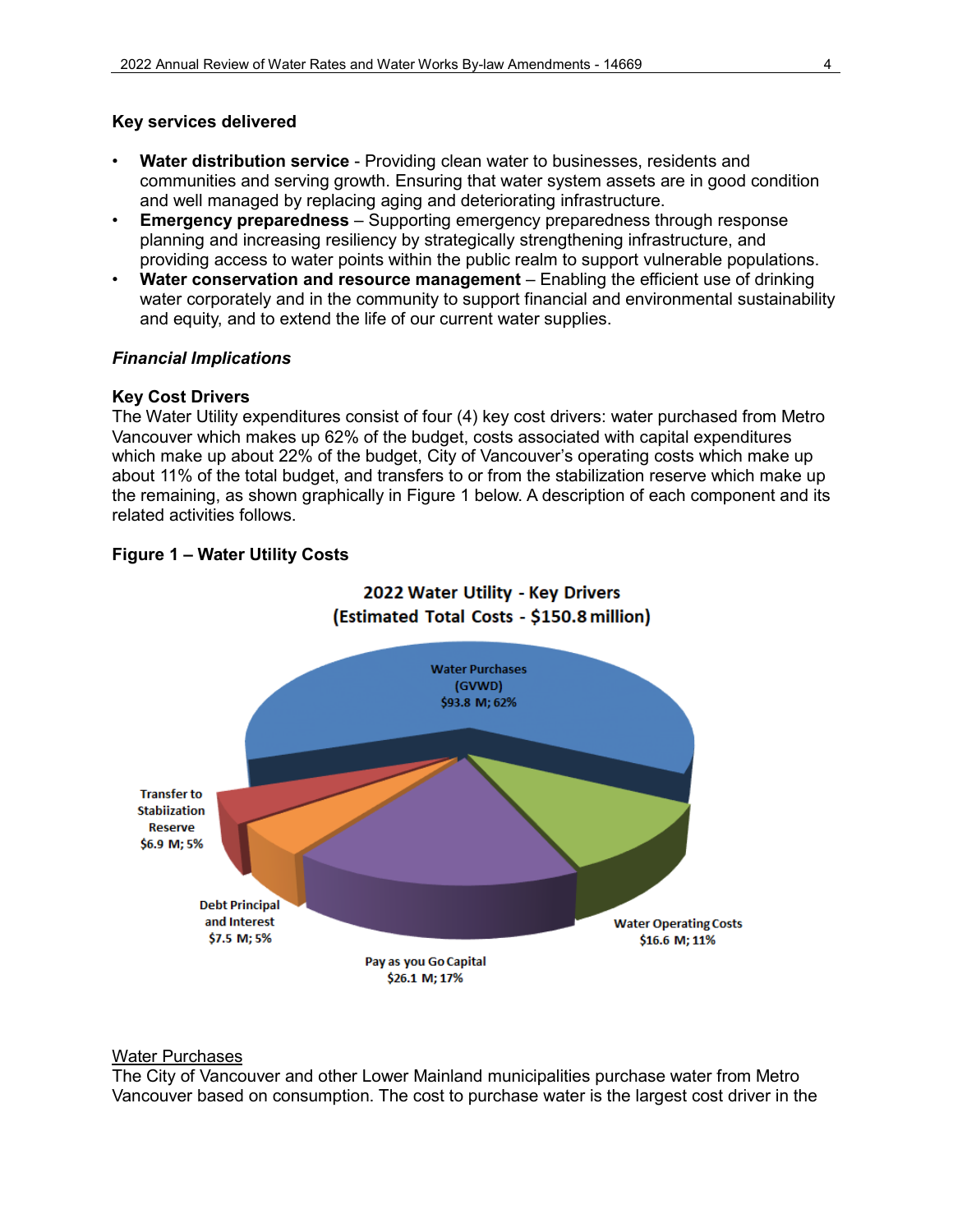Water Utility. The cost of water to the City of Vancouver is driven by the price per cubic metre that Metro charges all member municipalities, as well as the consumption within the City itself. Significant increases to the regional cost of water since 2004 were the result of regional capital water quality initiatives - primarily the Seymour-Capilano Filtration Plant and the associated twin tunnel project between Capilano and Seymour Lakes. These initiatives have resulted in greatly improved water quality in the region.

The success of water conservation and efficiency in the city has led to a trend of declining water consumption. Since most of the costs associated with the delivery of water are fixed costs, over time there will be an upward trend in the price per unit of water due to regional system upgrades and capital improvements. Metro Vancouver recently completed a long-term water supply study that identified requirements for system resiliency and continued supply and delivery of water over the next 100 years. Metro Vancouver's Water Supply Outlook 2120 indicates the region will likely need additional water supply storage by the mid-2030s to avoid seasonal supply shortages. Metro Vancouver is currently in the planning phase of the Coquitlam Lake Water Supply Project that will double the capacity to withdraw water from Coquitlam Lake. Reducing consumption through water conservation efforts can help defer needed capacity expansion in the Metro system.

#### Capital Program

For the 2019-2022 Capital Plan, the water capital program will be fully funded on a pay-as-yougo basis. The current debt charges represent past borrowing, so the reduction of debt charges from moving to pay-as-you-go will be realized gradually.

#### Operating and Maintenance

These are the costs associated with cleaning, repairing, inspecting and managing the infrastructure, as well as, emergency response for main breaks, service connection leaks and other trouble calls. This also includes customer billing and general administration.

#### *2021 Budget Performance*

Table 2 summarizes the operating budget and current forecast for the Water Utility in 2021.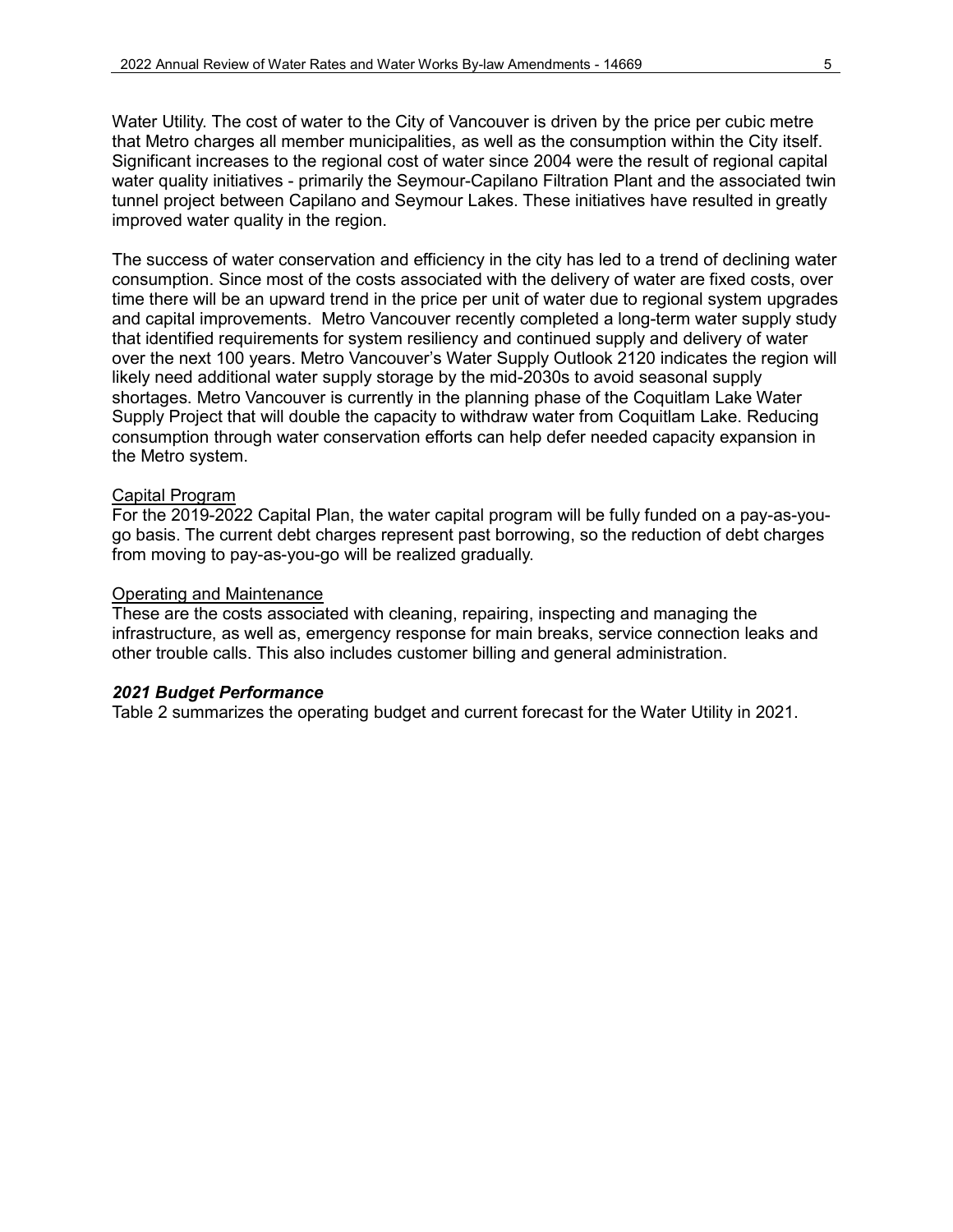| <b>Water Utility (\$ millions)</b>         | 2021<br><b>Forecast</b> |                   |     | 2021<br><b>Budget</b> | <b>S</b> Variance | % Variance |
|--------------------------------------------|-------------------------|-------------------|-----|-----------------------|-------------------|------------|
| Water Consumption Volume (m <sup>3</sup> ) |                         | 110,058,022       |     | 112,000,000           |                   |            |
| <b>Revenues</b>                            |                         |                   |     |                       |                   |            |
| <b>Metered Rate Revenues</b>               | Ś                       | 78.7 <sup>5</sup> |     | 80.3 <sup>5</sup>     | (1.7)             | $-2.1%$    |
| <b>Flat Rate Revenues</b>                  |                         | 59.4              |     | 59.6                  | (0.2)             | $-0.3%$    |
| <b>Meter Service Charges</b>               |                         | 5.2               |     | 4.7                   | 0.5               | 10.6%      |
| <b>Flat Rate Fire Line Charges</b>         |                         | 3.5               |     | 3.5                   |                   | 0.0%       |
| <b>Other Revenues</b>                      |                         | 0.9               |     | 0.7                   | 0.2               | 30.1%      |
| <b>Total Revenues</b>                      | \$                      | 147.6             | S   | 148.8                 | (1.1)<br>Ŝ.       | $-0.8%$    |
| <b>Expenses &amp; Transfers</b>            |                         |                   |     |                       |                   |            |
| <b>Water Purchases (GVWD)</b>              | Ś                       | 88.9              | - Ś | 90.8 <sup>5</sup>     | 1.9               | 2.1%       |
| <b>Waterworks Operations</b>               |                         | 15.3              | Ŝ   | 15.9                  | 0.5               | 3.4%       |
| <b>Debt Service Charges</b>                |                         | 10.3              | Ŝ   | 10.3                  |                   | 0.0%       |
| Pay As you Go Capital                      |                         | 31.3              | Ŝ   | 31.3                  | ۰                 | 0.0%       |
| Transfer to/(from) Stabilization Reserve   |                         | 1.8               | -Ŝ  | 0.5                   | (1.3)             | $-281.9%$  |
| Total Expenses & Transfers                 | Ś                       | 147.6             | Ś   | 148.8                 | (1.1)<br>Ŝ        | $-0.8%$    |
| Surplus/(Deficit)                          | Ś.                      | ٠                 | \$  |                       | \$<br>۰           | 0.0%       |

## *Table 2 – 2021 Budget Performance*

*\*Tables may not sum due to rounding. The purpose of this table is to explain budget performance. Additional revenue is reported as positive and additional expenditures as negative.* 2021 Revenues

The current forecast for metered revenues is about \$1.7 million lower than budgeted. Metered revenues are estimated as a percentage of total water consumption, which is lower than budgeted this year due to slowdown in commercial and institutional activities as a result of the COVID-19 pandemic.

While the 2021 forecasted water consumption has been lower than the budgeted amount, there is a minor unfavorable variance in the revenue from the flat rate customers due to more than anticipated properties transitioning to metered accounts. Meter service charges, are slightly higher than anticipated due to an increase in the number of these accounts in recent years.

Other revenues include administrative fees for cross connection control, permit fees for high water use air conditioning units and various other cost recovery fees as set out in the Water Works By-law. These were slightly higher than budget in 2021.

#### *2021 Expenditures & Transfers*

As previously stated, the largest driver of expenses in the Water Utility is the purchase of treated, bulk drinking water from Metro Vancouver. This expense is also based on water consumption within the City, which is forecasted to be 3.0% lower than estimated in the 2021 budget due to slowdown in commercial and institutional activity resulting from the impacts of the COVID-19 pandemic, along with the success of continued water conservation and efficiency programs.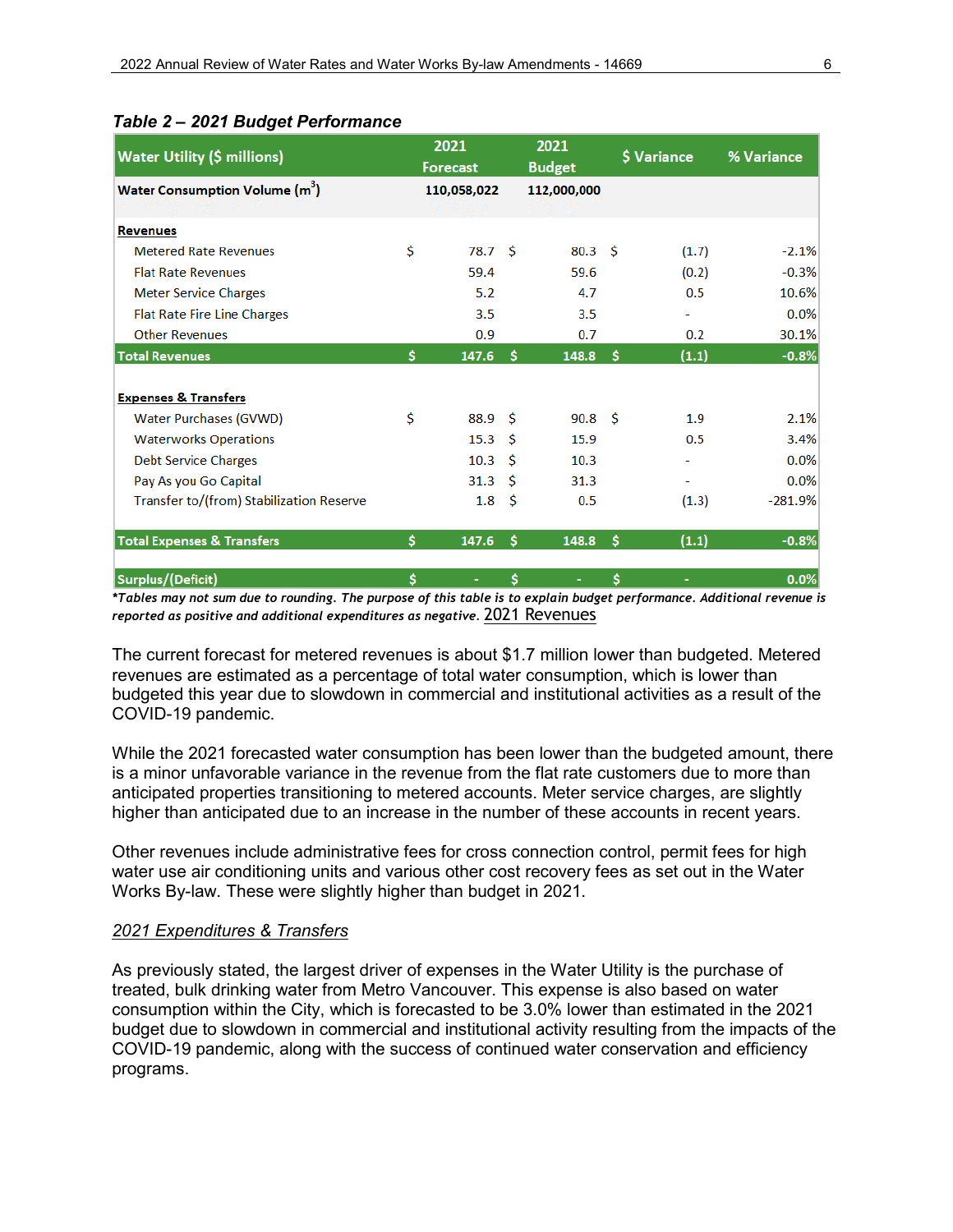The Water Utility uses the Water Rates Stabilization Reserve to mitigate year-over-year increases in water rates and balance year-end differences between budgeted and actual revenues and expenditures.

In 2021, there was a budgeted transfer of \$0.5 million to the reserve; however, this year, \$1.7 million or an additional \$1.2 million is expected to be contributed to the reserve. This variance is due to lower than budgeted expenditures, partially offset by decrease in metered revenues.

#### **2022 Proposed Budget and Rates**

Water utility rates will increase by 2.0% or \$17 per year for a single-family residence. The utility rates have been kept relatively low in 2022 in order to provide financial relief to consumers in the wake of COVID-19 pandemic. However, the 2.0% increase is necessary due to:

- An increase of 4.1% in Metro Vancouver water rates that fund infrastructure improvements throughout the region, including improvements to reservoirs, treatment and transmission infrastructure to provide reliable, high-quality water.
- Funding for water capital projects within the approved 2019-2022 Capital Plan.

Forecasted water consumption is lower than budgeted in 2021 and the longer term trend demonstrates an overall reduction in per capita use. The per capital water consumption has been steadily decreasing, with a 24% reduction realized since 2006. This has allowed the total water purchases to remain relatively stable over this time, even with population growth and more extreme weather impacts. However, it is expected that water consumption volume for 2022 would be similar to 2021 Budget. The water consumption volume budget for 2022 has been set at 112,000,000  $m<sup>3</sup>$  and actual usage will be influenced by many factors including weather and the economic recovery from the impacts of the COVID-19 pandemic. The enhanced strategic water conservation activities and additional investment in water conservation programs planned over the next few years are expected to further contribute to the downward per capita consumption trend.

The Draft 2022 budget is summarized in Table 3 with the 2021 budget for comparison.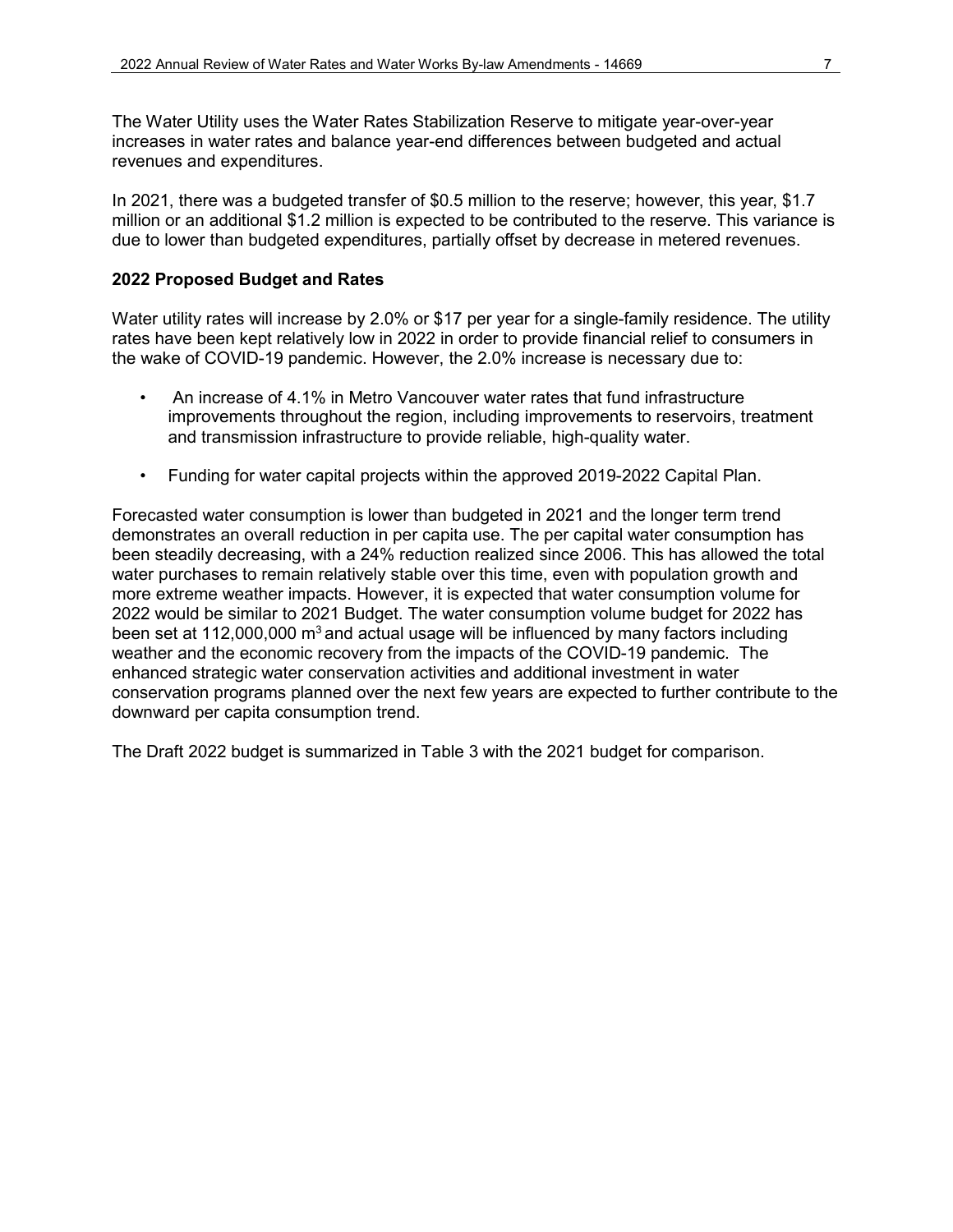| <b>Water Utility (\$ millions)</b>       |    | 2021<br><b>Budget</b> |    | 2022<br>Proposed  | \$ Change from<br>2021 Budget |       | % Change |  |
|------------------------------------------|----|-----------------------|----|-------------------|-------------------------------|-------|----------|--|
| <b>Water Consumption Volume</b>          |    | 112,000,000           |    | 112,000,000       |                               |       |          |  |
|                                          |    |                       |    |                   |                               |       |          |  |
| <b>Revenues</b>                          |    |                       |    |                   |                               |       |          |  |
| <b>Metered Rate Revenues</b>             | \$ | 80.3 <sup>5</sup>     |    | 82.0 <sup>5</sup> |                               | 1.7   | 2.1%     |  |
| <b>Flat Rate Revenues</b>                |    | 59.6                  |    | 59.8              |                               | 0.2   | 0.3%     |  |
| <b>Meter Service Charges</b>             |    | 4.7                   |    | 4.8               |                               | 0.1   | 2.3%     |  |
| <b>Flat Rate Fire Line Charges</b>       |    | 3.5                   |    | 3.5               |                               | 0.1   | 2.3%     |  |
| <b>Other Revenues</b>                    |    | 0.7                   |    | 0.7               |                               | 0.0   | 2.2%     |  |
| <b>Total Revenues</b>                    | \$ | 148.8                 | Ŝ. | 150.8             | Ŝ.                            | 2.1   | 1.4%     |  |
|                                          |    |                       |    |                   |                               |       |          |  |
| <b>Expenses &amp; Transfers</b>          |    |                       |    |                   |                               |       |          |  |
| Water Purchases (GVWD)                   | Ś  | $90.8 \quad $$        |    | 93.8 <sup>5</sup> |                               | 2.9   | 3.2%     |  |
| <b>Waterworks Operations</b>             |    | 15.9                  |    | 16.6              |                               | 0.7   | 4.4%     |  |
| <b>Debt Service Charges</b>              |    | 10.3                  |    | 7.5               |                               | (2.9) | $-27.9%$ |  |
| Pay As you Go Capital                    |    | 31.3                  |    | 26.1              |                               | (5.1) | $-16.4%$ |  |
| Transfer to/(from) Stabilization Reserve |    | 0.5                   |    | 6.9               |                               | 6.4   | 1372.5%  |  |
| <b>Total Expenses &amp; Transfers</b>    | \$ | 148.8                 | Ŝ  | 150.8             | Ś                             | 2.1   | 1.4%     |  |
| Surplus/(Deficit)                        | \$ | ٠                     | \$ | ٠                 | \$                            |       | 0.0%     |  |

*\* Tables may not sum due to rounding. The purpose of this table is to present year-over-year changes in the budget as presented in the 2021 Budget Book where both additional revenue and expenses are presented as positive changes* 

#### 2022 Revenues & Proposed Rates

For both metered customers and flat-rate single-family dwellings, a 2.0% rate increase is recommended for 2022. Since 2012, all new single-family dwellings must be metered and no longer pay the flat rate. The 2022 budget for flat rate revenues reflects the 2.0% rate increase. As a result of these changes, water rates for single-family dwellings are projected to be \$810 versus \$793 in 2021. Also, recommended are inflationary increases of 2.3% for fire line charges and meter service charges. Both the revenue and expense changes for meter service charges and fire line charges reflect an increase in the number of accounts over the last several years.

#### 2022 Expenditures & Transfers

The increase for the 2022 water purchase budget is \$2.9 million due to a Metro Vancouver price increase of 4.1%. Water Utility operational costs will increase by 4.4% from 2021 to 2022, primarily as a result of collective agreement increases.

In 2012, the Water Utility began funding a portion of its annual capital program on a pay-as-yougo basis; as a result, debt service charges are decreasing. The plan was to increase the pay-asyou-go contribution each year until all new capital expenditures for the renewal of assets were covered through current revenues. Capital expenditures have been funded solely by pay-asyou-go funding since 2019; with no new debt being incurred, ultimately this will eliminate the debt interest expense. The pay-as-you-go contribution has decreased from \$31.3 million to \$26.1 million which represents the revised project schedule as per the 2019-2022 Capital Plan.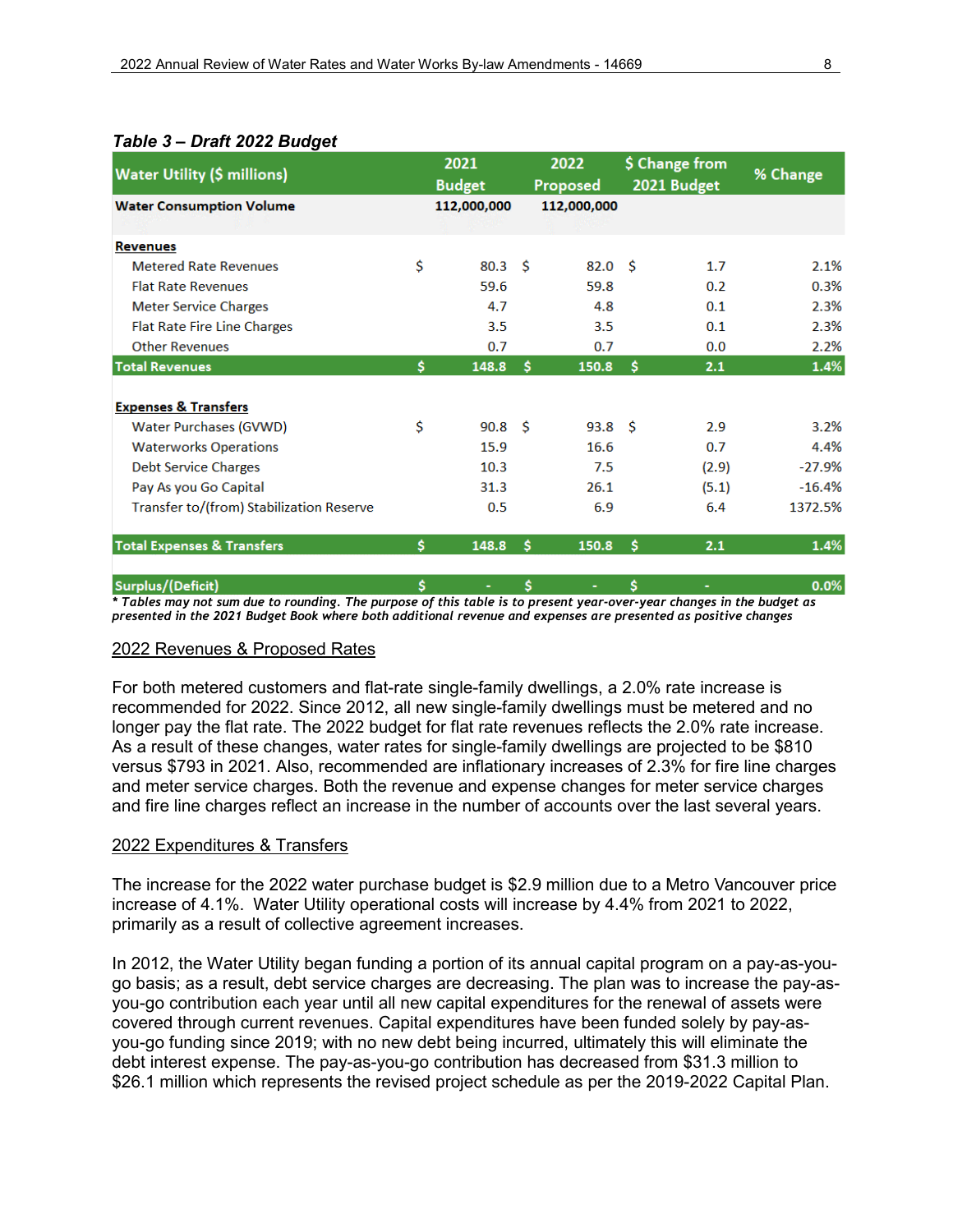The current debt charges represent past borrowing and will continue to decrease over time as outstanding borrowing is gradually retired in upcoming years.

Staff proposes to transfer \$6.9 million to the Water Rates Stabilization Reserve in 2022 to mitigate against increases in Metro Vancouver water purchase price in future years.

#### **Five Year Outlook**

Table 4 summarizes the five (5) year outlook for the Water Utility and the following paragraphs discuss the assumptions used.

| <b>Water Utility (\$ millions)</b>      |    | 2022        |    | 2023              |    | 2024              | 2025               | 2026        |
|-----------------------------------------|----|-------------|----|-------------------|----|-------------------|--------------------|-------------|
| <b>Assumptions:</b>                     |    |             |    |                   |    |                   |                    |             |
| <b>Water Consumption Volume</b>         |    | 112,000,000 |    | 111,500,000       |    | 111,000,000       | 110,500,000        | 110,000,000 |
| <b>Metro Price Increase</b>             |    | 4.1%        |    | 6.1%              |    | 10.7%             | 11.7%              | 11.5%       |
| <b>City Rate Increase</b>               |    | 2.0%        |    | 7.0%              |    | 7.5%              | 8.0%               | 8.0%        |
| <b>Revenues</b>                         |    |             |    |                   |    |                   |                    |             |
| <b>Metered Rate Revenues</b>            | \$ | 82.0        | Ŝ  | 87.3 <sup>5</sup> |    | 93.4 <sup>5</sup> | 100.4 <sup>5</sup> | 108.0       |
| <b>Flat Rate Revenues</b>               |    | 59.8        |    | 63.1              |    | 66.9              | 71.1               | 75.7        |
| <b>Meter Service Charges</b>            |    | 4.8         |    | 4.9               |    | 5.0               | 5.1                | 5.2         |
| <b>Flat Rate Fire Line Charges</b>      |    | 3.5         |    | 3.6               |    | 3.7               | 3.8                | 3.9         |
| <b>Other Revenues</b>                   |    | 0.7         |    | 0.7               |    | 0.8               | 0.8                | 0.8         |
| <b>Total Revenues</b>                   |    | 150.8       |    | 159.7             |    | 169.7             | 181.2              | 193.6       |
|                                         |    |             |    |                   |    |                   |                    |             |
| <b>Expenses</b>                         |    |             |    |                   |    |                   |                    |             |
| <b>Water Purchases (GVWD)</b>           |    | 93.8        |    | 99.1              |    | 109.2             | 121.4              | 134.7       |
| <b>Waterworks Operations</b>            |    | 16.6        |    | 17.0              |    | 17.3              | 17.7               | 18.2        |
| <b>Debt Service Charges</b>             |    | 7.5         |    | 5.1               |    | 3.2               | 2.2                | 1.4         |
| Pay As you Go Capital                   |    | 26.1        |    | 35.0              |    | 40.0              | 45.0               | 50.0        |
| Transfer to/(from) Stabilization Reserv |    | 6.9         |    | 3.6               |    | ۰                 | (5.1)              | (10.7)      |
| <b>Total Expenses &amp; Transfers</b>   |    | 150.8       |    | 159.7             |    | 169.7             | 181.2              | 193.6       |
| Surplus/(Deficit)                       | Ŝ. | ٠           | Š. | ٠                 | Š. | ÷                 | Ŝ.<br>٠            | Š.<br>÷     |

*\*Tables may not sum due to rounding – some of the revenues are grouped in Cost recoveries, grants & donations and Other revenue in the budget book* 

Table 4 assumes a gradual decreased purchase of bulk water over the coming years, due to ongoing conservation measures in place partially offset by population increase. This is a conservative approach for financial planning purposes, which will be reviewed annually as water consumption results are realized.

The Conference Board of Canada forecasted that the CPI for Metro Vancouver would increase between 2.0% and 2.3% from 2022 to 2025. However, the costs of the water utility, which are heavily influenced by Metro Vancouver levy increases and increased construction material costs, are expected to increase at levels above forecasted inflation in future years.

The price of water purchases from the GVWD (Metro Vancouver) is increasing 4.1% in 2022. The following four (4) years are forecasted to increase between 6.1% and 11.7%. Metro Vancouver has proposed lower rate increases for 2022-2023 with the objective of providing short-term financial relief to the residents. However, over the five-year period, the rates are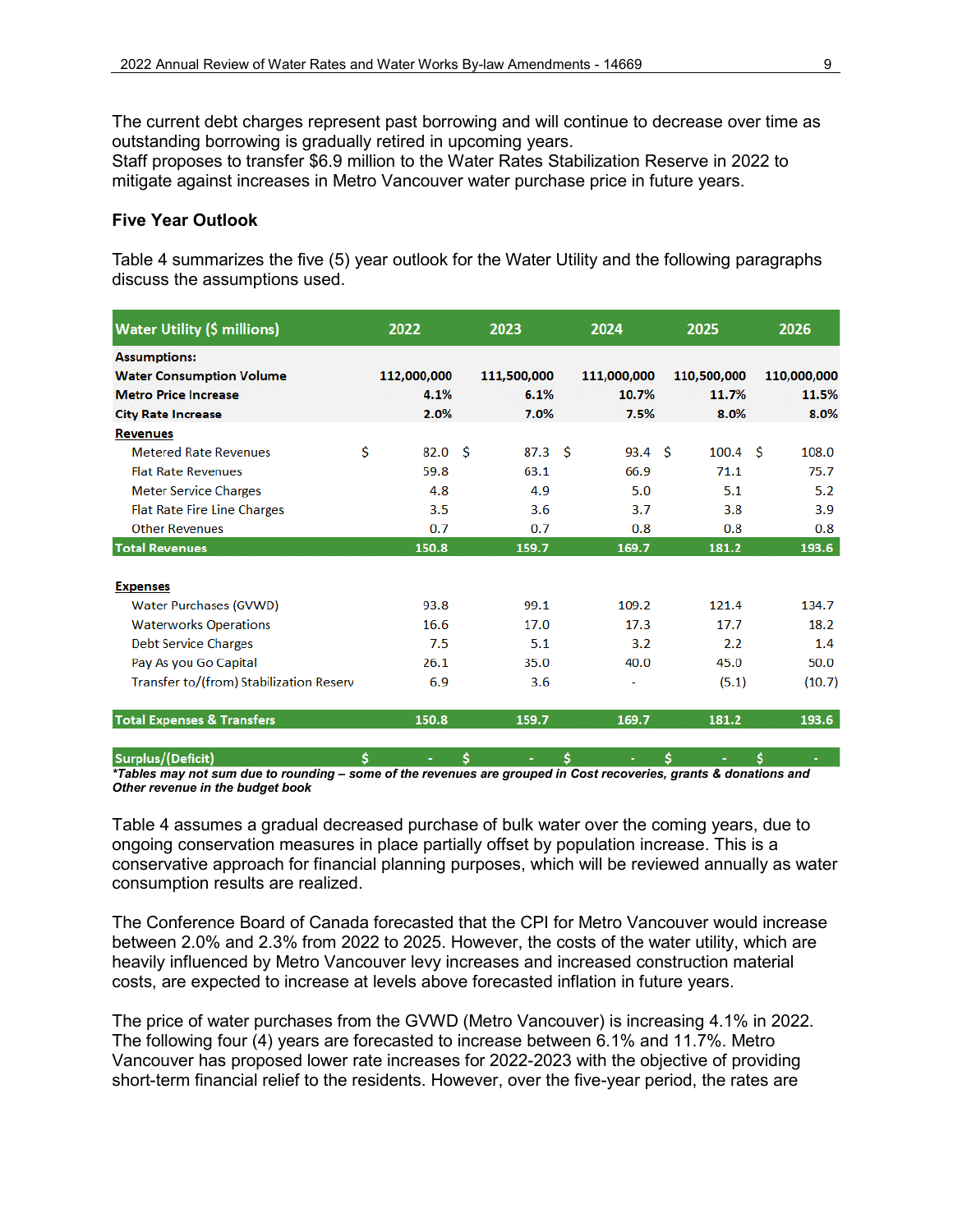increasing based on projected operating and capital costs for supply reservoirs, treatment, and delivery of high quality water to the City.

Debt charges will continue to decrease due to the pay-as-you-go strategy which has resulted in reduced debenture borrowing since the program started in 2012. By increasing the pay-as-yougo contribution per year in the 2019-2022 Capital Plan, all new routine capital spending is expected to be funded on a pay-as-you-go basis, eliminating the need to borrow for ongoing capital programs.

While City operating costs are forecast to continue to increase by inflation over the next five years, staff will continue to look for ways to provide the same service at a lower cost.

An increase to the budget to repair main breaks and impacted roadways has been incorporated into the outlook. Since 2012, the rolling average of main breaks has increased by approximately 30%, reflecting an aging water system. This budget increase does not include unanticipated needs that may emerge as a result of a leaks or breaks beyond the anticipated trend. Pipe breaks tend to fluctuate year to year and are dependent on weather conditions, system pressures, ground conditions and pipe age. Single year anomalies could require an offset from reserve funding, whereas an increased trend beyond what is currently anticipated would require additional program funding.

#### **Connection Fees and Miscellaneous Fees**

All new development and major renovation projects in the City are required to install water connections on private property and pay connection fees for the corresponding connections on City property. Water meters are also required to be installed on all new and major renovation projects.

Connection fees are collected prior to the timing of the actual work and are based on an average price model and the underlying complexities can vary by job and by job type. Fee increases are required to cover annual inflationary increases for construction costs, as well as to account for the increases in material supply costs.

Private side meter installation fees require adjustments beyond inflation, in line with market increases in material costs that have also been experienced by various municipal supply sectors. To support full cost recovery, it is recommended that an increase of 10% be approved for some fees for Installation of Water Meters on Private Property.

Updates to the Cross Connection Control fee collection are proposed to support process efficiency, fairness and equity for customers, and to align with industry best practices and practices across the region. It is recommended that the Cross Connection Control Administration Fees be removed from Schedule H, with fees being remitted at the time of cross connection assembly testing to the City's vendor that supports the program.

To maintain full cost recovery, it is recommended that a 2.3% increase be approved for all Water Flat Rate Connection and Removal fees.

#### **Water Consumption Fee Adjustments**

There are miscellaneous amendments recommended to clarify language in By-law 4848 regarding how consumption is estimated for a metered property in the event that the meter reading cannot be relied upon for a period of time. Additional updates are proposed to clarify the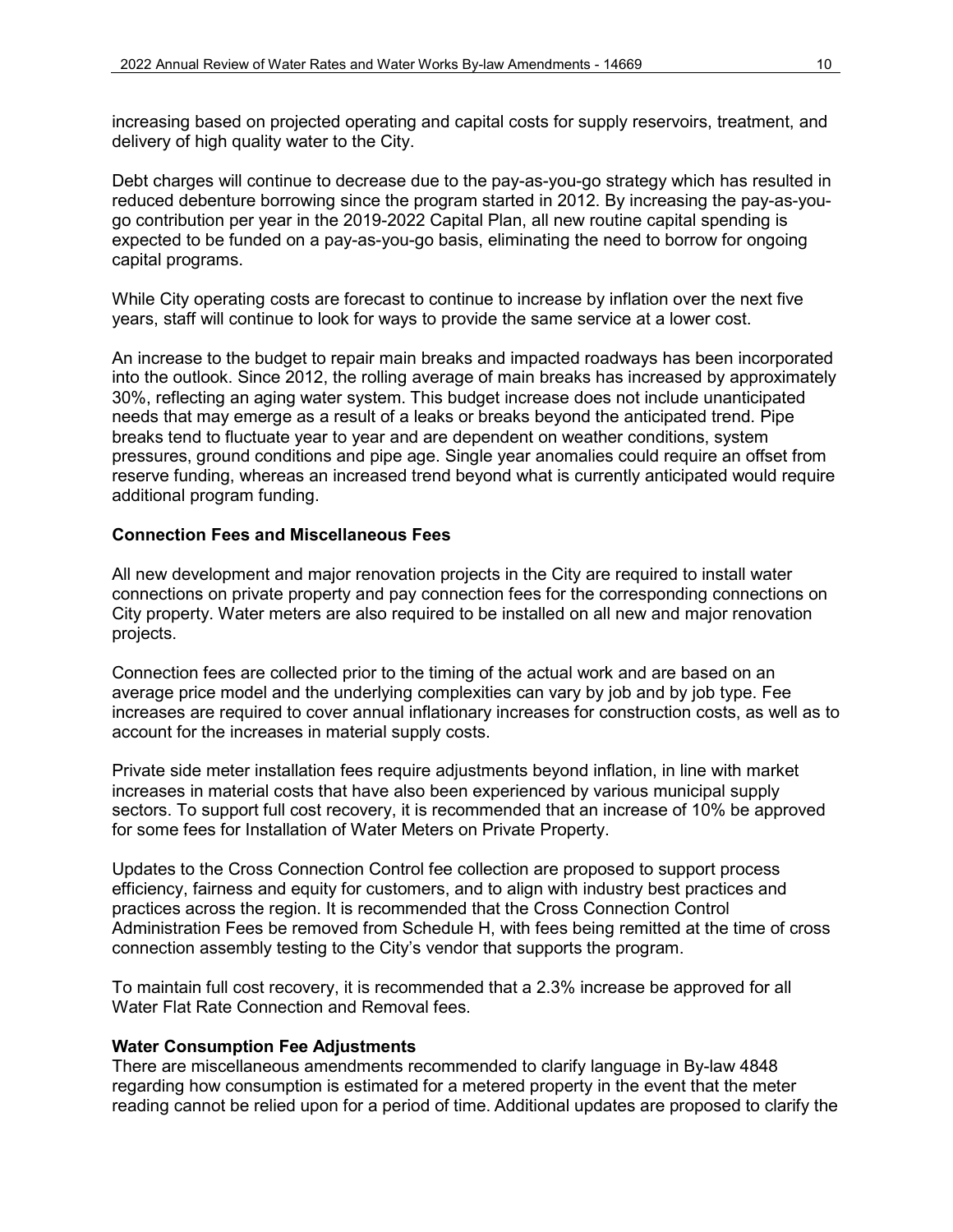qualification for bill adjustment in the event of an underground leak on a private side service pipe. The updates proposed are to ensure clear, fair and equitable estimation of consumption and transparency regarding allowable bill adjustment conditions. *Legal*

The proposed amendments to the Water Works By-law are contained in Appendix B, and a redlined version of the miscellaneous amendments is provided in Appendix C.

#### *CONCLUSION*

Rates for water services are adjusted annually to offset cost increases in the water utility, including operating and debt costs and water purchases from Metro Vancouver. Based on a review of the proposed water costs for 2022, it is recommended that rates and fees for water service incorporate a 2.0% increase for single family flat rates and consumption driven metered rates; 2.3% increase for Water Flat Rate Connection Fees for Single and Two Family dwellings; 2.3% for all other Water Flat Rate Connection Fees; varied changes for all other Water Utility User Rates; miscellaneous amendments to update language and to clarify certain provisions for water consumption fee adjustments, and to streamline fee collection for backflow prevention assembly tests as described in this report.

\* \* \* \* \*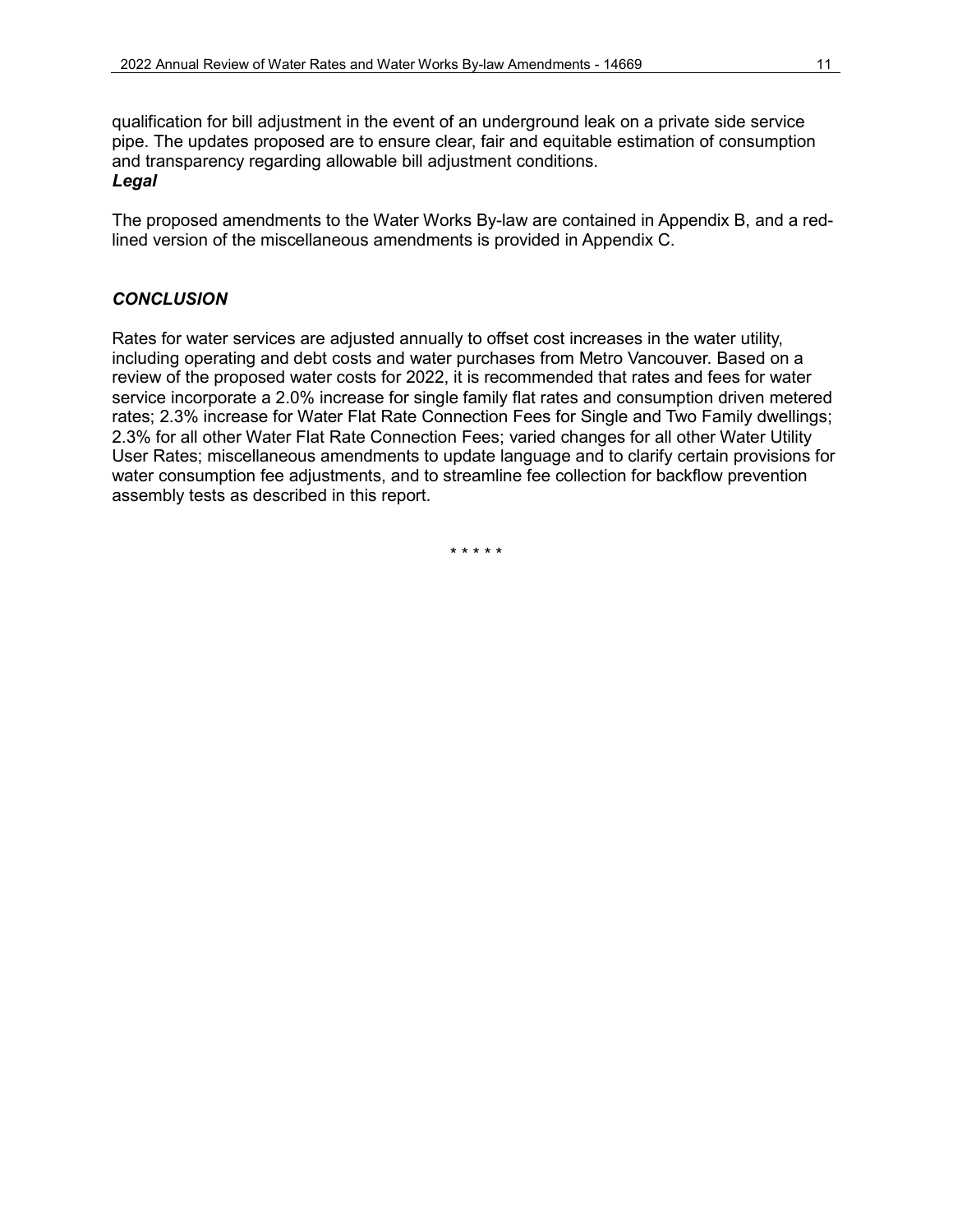#### **Appendix A Water Works By-Law No. 4848 2022 Rate Changes**

| <b>Schedule A</b>                    | <b>Flat Rate Connection Fees</b> |          |               |            |
|--------------------------------------|----------------------------------|----------|---------------|------------|
|                                      |                                  | 2021     | Proposed 2022 | % Increase |
|                                      |                                  |          |               |            |
| Single-Family & Two-Family Dwellings |                                  |          |               |            |
| 20 mm (3/4")                         |                                  | \$6,342  | \$6,488       | 2.3%       |
| 25 mm (1")                           |                                  | \$6,566  | \$6,717       | 2.3%       |
| 40 mm (1 1/2")                       |                                  | \$7,895  | \$8,077       | 2.3%       |
| 50 mm (2")                           |                                  | \$8,755  | \$8,956       | 2.3%       |
|                                      |                                  |          |               |            |
| <b>Other Connections</b>             |                                  |          |               |            |
| 20 mm (3/4")                         |                                  | \$10,648 | \$10,893      | 2.3%       |
| 25 mm (1")                           |                                  | \$11,078 | \$11,333      | 2.3%       |
| 40 mm (1 1/2")                       |                                  | \$12,784 | \$13,078      | 2.3%       |
| 50 mm (2")                           |                                  | \$12,784 | \$13,078      | 2.3%       |
| 100 mm (4")                          |                                  | \$18,482 | \$18,907      | 2.3%       |
| 150 mm (6")                          |                                  | \$22,860 | \$23,386      | 2.3%       |
| 200 mm (8")                          |                                  | \$24,963 | \$25,537      | 2.3%       |
| 300 mm (12")                         |                                  | \$35,132 | \$35,940      | 2.3%       |

| <b>Schedule A.1</b>                        | <b>Removal Fees</b>                                          |         |               |            |
|--------------------------------------------|--------------------------------------------------------------|---------|---------------|------------|
|                                            |                                                              | 2021    | Proposed 2022 | % Increase |
| 20mm (3/4") to 50mm (2") inclusive         |                                                              | \$1,238 | \$1,266       | 2.3%       |
| 100mm (4") to 300mm (12") inclusive        |                                                              | \$3,715 | \$3,800       | 2.3%       |
| <b>Schedule B</b>                          | <b>Flat Service Charges for Residential Properties</b>       |         |               |            |
|                                            |                                                              | 2021    | Proposed 2022 | % Increase |
|                                            |                                                              |         |               |            |
| Single dwelling unit                       |                                                              | \$793   | \$810         | 2.0%       |
| Single-Family with suite or laneway house  |                                                              | \$1,076 | \$1,098       | 2.0%       |
| Single-Family with suite and laneway house |                                                              | \$1,359 | \$1,387       | 2.0%       |
| For each strata title duplex               |                                                              | \$537   | \$548         | 2.0%       |
| Parking Lot/Community Garden               |                                                              | \$243   | \$248         | 2.0%       |
| Water Service - Turned Off                 |                                                              | \$180   | \$184         | 2.0%       |
| <b>Other Property</b>                      |                                                              | \$180   | \$184         | 2.0%       |
| <b>Schedule C</b>                          | <b>Flat Service Charges for Unmetered Fire Service Pipes</b> |         |               |            |
|                                            |                                                              | 2021    | Proposed 2022 | % Increase |
|                                            |                                                              |         |               |            |

| 50 mm (2") or smaller   | \$243 | \$249 | 2.3% |
|-------------------------|-------|-------|------|
| 75 mm (3")              | \$364 | \$372 | 2.3% |
| $100 \, \text{mm}$ (4") | \$503 | \$515 | 2.3% |
| 150 mm (6")             | \$581 | \$594 | 2.3% |
| 200 mm (8")             | \$680 | \$696 | 2.3% |
| 250 mm (10")            | \$724 | \$741 | 2.3% |
| 300 mm (12")            | \$775 | \$793 | 2.3% |
|                         |       |       |      |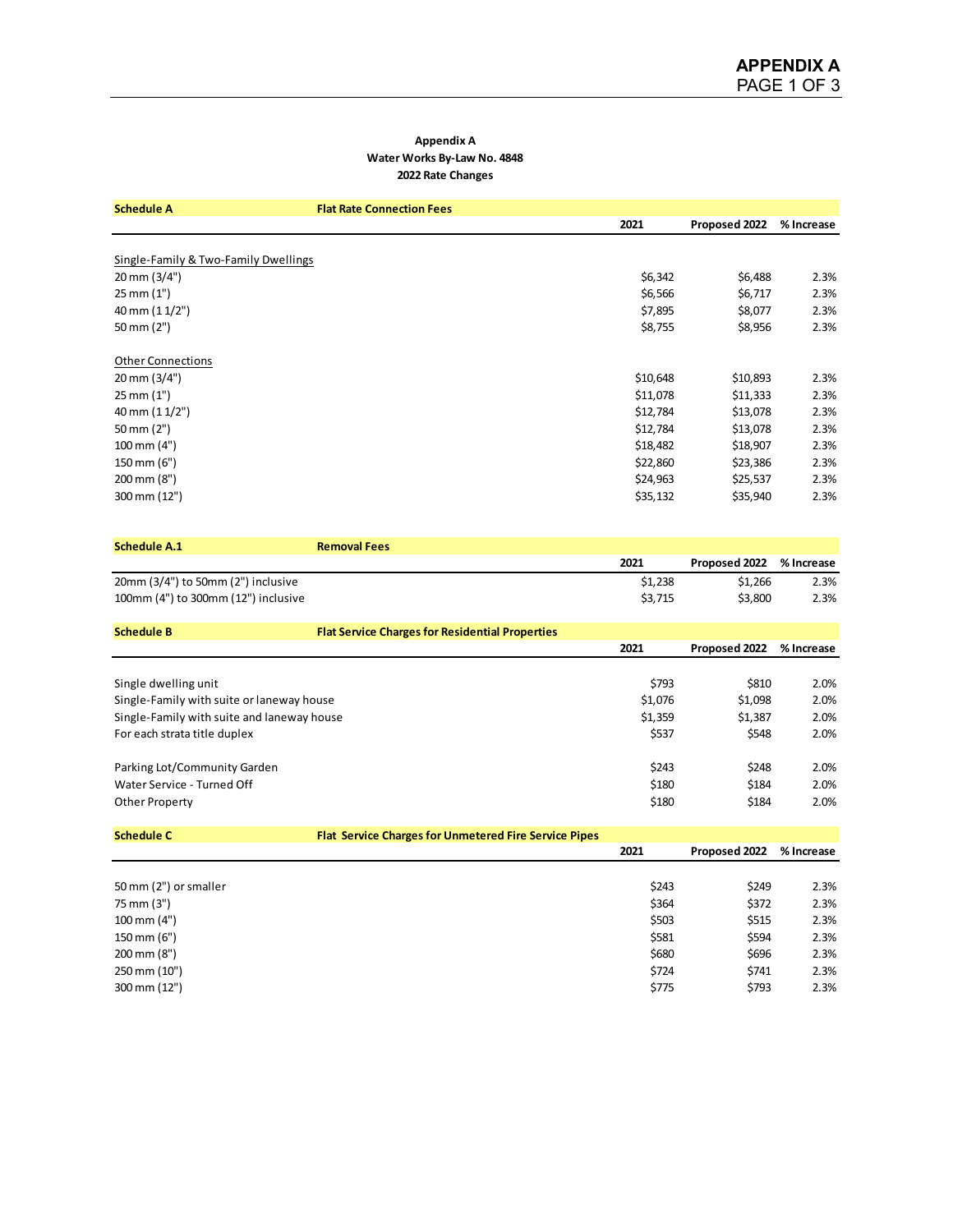| <b>Schedule D</b>         | <b>Charges for Metered Water Service</b> |         |               |            |
|---------------------------|------------------------------------------|---------|---------------|------------|
|                           |                                          | 2021    | Proposed 2022 | % Increase |
| <b>Four Month Period</b>  |                                          |         |               |            |
| Rate for all metered uses |                                          |         |               |            |
| October 16 - April 30     | Per Unit                                 | \$3.462 | \$3.532       | 2.0%       |
| May 1 - October 15        | Per Unit                                 | \$4.339 | \$4.427       | 2.0%       |
|                           |                                          |         |               |            |
| <b>Schedule E</b>         | <b>Meter Service Charge</b>              |         |               |            |

The following schedule shows the meter charge based on the size and type of meter, payable on each service, in addition to water consumption charges.

| Per Four Monthly Period                                    |                                                                | 2021     | Proposed 2022 | % Increase |
|------------------------------------------------------------|----------------------------------------------------------------|----------|---------------|------------|
| <b>Services with Standard Type Meters</b>                  |                                                                |          |               |            |
| 17 mm (1/2") and 20 mm (3/4")                              |                                                                | \$35     | \$36          | 2.3%       |
| 25 mm (1")                                                 |                                                                | \$35     | \$36          | 2.3%       |
| 40 mm (1 1/2")                                             |                                                                | \$74     | \$76          | 2.3%       |
| 50 mm (2")                                                 |                                                                | \$103    | \$105         | 2.3%       |
| 75 mm (3")                                                 |                                                                | \$232    | \$237         | 2.3%       |
| 100 mm (4")                                                |                                                                | \$282    | \$288         | 2.3%       |
| 150 mm (6")                                                |                                                                | \$366    | \$374         | 2.3%       |
| 200 mm (8")                                                |                                                                | \$567    | \$580         | 2.3%       |
| 250 mm (10")                                               |                                                                | \$695    | \$711         | 2.3%       |
| 300 mm (12")                                               |                                                                | \$824    | \$843         | 2.3%       |
| Services with Low Head Loss Meters / Detector Check Valves |                                                                |          |               |            |
| 100 mm (4")                                                |                                                                | \$326    | \$333         | 2.3%       |
| 150 mm (6")                                                |                                                                | \$476    | \$487         | 2.3%       |
| 200 mm (8")                                                |                                                                | \$638    | \$653         | 2.3%       |
| 250 mm (10")                                               |                                                                | \$796    | \$814         | 2.3%       |
| 300 mm (12")                                               |                                                                | \$949    | \$971         | 2.3%       |
|                                                            |                                                                |          |               |            |
| <b>Schedule F</b>                                          | <b>Charges for Temporary Water Service during Construction</b> |          |               |            |
|                                                            |                                                                | 2021     | Proposed 2022 | % Increase |
| Building Size in Square Meters of Gross Floor Area         |                                                                |          |               |            |
| Up to an including 500 sq.m                                |                                                                | \$350    | \$357         | 2.0%       |
| Over 500 but not exceeding 2,000                           |                                                                | \$686    | \$700         | 2.0%       |
| Over 2,000 but not exceeding 9,000                         |                                                                | \$1,030  | \$1,051       | 2.0%       |
| Over 9,000 but not exceeding 24,000                        |                                                                | \$1,733  | \$1,768       | 2.0%       |
| Over 24,000 but not exceeding 45,000                       |                                                                | \$2,593  | \$2,646       | 2.0%       |
| Over 45,000                                                |                                                                | \$3,440  | \$3,510       | 2.0%       |
| <b>Schedule G</b>                                          | <b>Fees for Installation of Residential Water Meters</b>       | 2021     | Proposed 2022 | % Increase |
| Single-Family & Two-Family Dwellings                       |                                                                |          |               |            |
| 20 mm (3/4") meter assembly and box                        |                                                                | \$1,204  | \$1,204       | 0.0%       |
| 25 mm (1") meter assembly and box                          |                                                                | \$1,313  | \$1,313       | 0.0%       |
| 40 mm meter assembly and box                               |                                                                | 1,788.00 | \$1,788       | 0.0%       |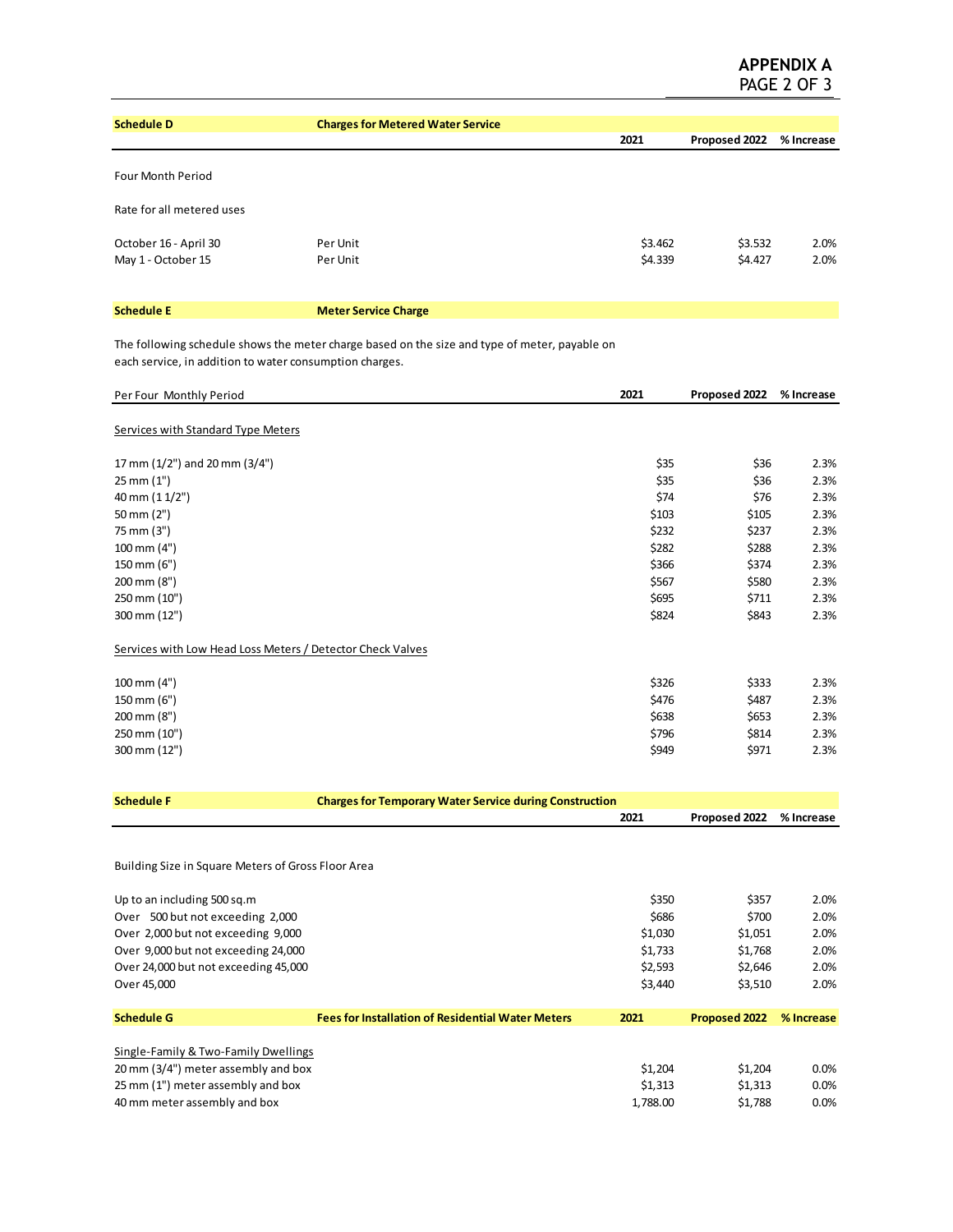|                                                                             | <b>Fees for Installation of Water Meters</b>                                        |          |               |            |
|-----------------------------------------------------------------------------|-------------------------------------------------------------------------------------|----------|---------------|------------|
| Size of Standard Meter                                                      | Meter on City Property                                                              | 2021     | Proposed 2022 | % Increase |
|                                                                             |                                                                                     |          |               |            |
| 20 mm (3/4")                                                                |                                                                                     | \$3,572  | \$3,654       | 2.3%       |
| 25 mm (1")                                                                  |                                                                                     | \$3,735  | \$3,821       | 2.3%       |
| 40 mm (1 1/2")                                                              |                                                                                     | \$4,070  | \$4,164       | 2.3%       |
| 50 mm (2")                                                                  |                                                                                     | \$4,208  | \$4,305       | 2.3%       |
| 75 mm (3")                                                                  |                                                                                     | \$14,685 | \$15,023      | 2.3%       |
| $100 \, \text{mm}$ (4")                                                     |                                                                                     | \$16,058 | \$16,427      | 2.3%       |
| 150 mm (6")                                                                 |                                                                                     | \$52,446 | \$53,652      | 2.3%       |
| 200 mm (8")                                                                 |                                                                                     | \$53,940 | \$55,181      | 2.3%       |
| 250 mm (10")                                                                |                                                                                     | \$72,876 | \$74,552      | 2.3%       |
| 300 mm (12")                                                                |                                                                                     | \$80,578 | \$82,431      | 2.3%       |
| Size of Standard Meter                                                      | Meter on Private Property                                                           | 2021     | Proposed 2022 | % Increase |
|                                                                             |                                                                                     |          |               |            |
| 20 mm (3/4")                                                                |                                                                                     | \$565    | \$578         | 2.3%       |
| 25 mm (1")                                                                  |                                                                                     | \$651    | \$666         | 2.3%       |
| 40 mm (1 1/2")                                                              |                                                                                     | \$870    | \$957         | 10.0%      |
| 50 mm (2")                                                                  |                                                                                     | \$1,200  | \$1,320       | 10.0%      |
| 75 mm (3")                                                                  |                                                                                     | \$2,648  | \$2,913       | 10.0%      |
| 100 mm (4")                                                                 |                                                                                     | \$4,024  | \$4,426       | 10.0%      |
| 150 mm (6")                                                                 |                                                                                     | \$8,532  | \$8,728       | 2.3%       |
| 200 mm (8")                                                                 |                                                                                     | \$10,206 | \$10,441      | 2.3%       |
| 250 mm (10")                                                                |                                                                                     | \$20,570 | \$21,043      | 2.3%       |
| 300 mm (12")                                                                |                                                                                     | \$28,276 | \$28,926      | 2.3%       |
| <b>Schedule H</b>                                                           | <b>Miscellaneous Fees and Charges</b>                                               |          |               |            |
|                                                                             |                                                                                     | 2021     | Proposed 2022 | % Increase |
|                                                                             |                                                                                     |          |               |            |
| Extra charge for inaccessible meter (per incident)                          |                                                                                     | \$81     | \$83          | 2.3%       |
| Special meter reading (per occurrence)                                      |                                                                                     | \$107    | \$109         | 2.3%       |
| Customer requested meter test (deposit)                                     |                                                                                     | \$214    | \$219         | 2.3%       |
| <b>Charges for Returned Cheques</b>                                         |                                                                                     | \$38     | \$39          | 2.3%       |
| Residual Water Pressure Estimate Fee                                        |                                                                                     |          |               |            |
|                                                                             | Original calculation                                                                | \$39     | \$40          | 2.3%       |
|                                                                             | Additional copies for same location                                                 | \$10     | \$10          | 2.3%       |
| Miscellaneous water information requests (per hour)                         |                                                                                     | \$48     | \$49          | 2.3%       |
| City Crew call out fee (normal working hours) (per hour or portion thereof) |                                                                                     | \$107    | \$109         | 2.3%       |
|                                                                             | City Crew call out fee (outside normal working hours) (per hour or portion thereof) | \$214    | \$219         | 2.3%       |
| Frozen pipe thawing                                                         | at cost                                                                             | at cost  |               |            |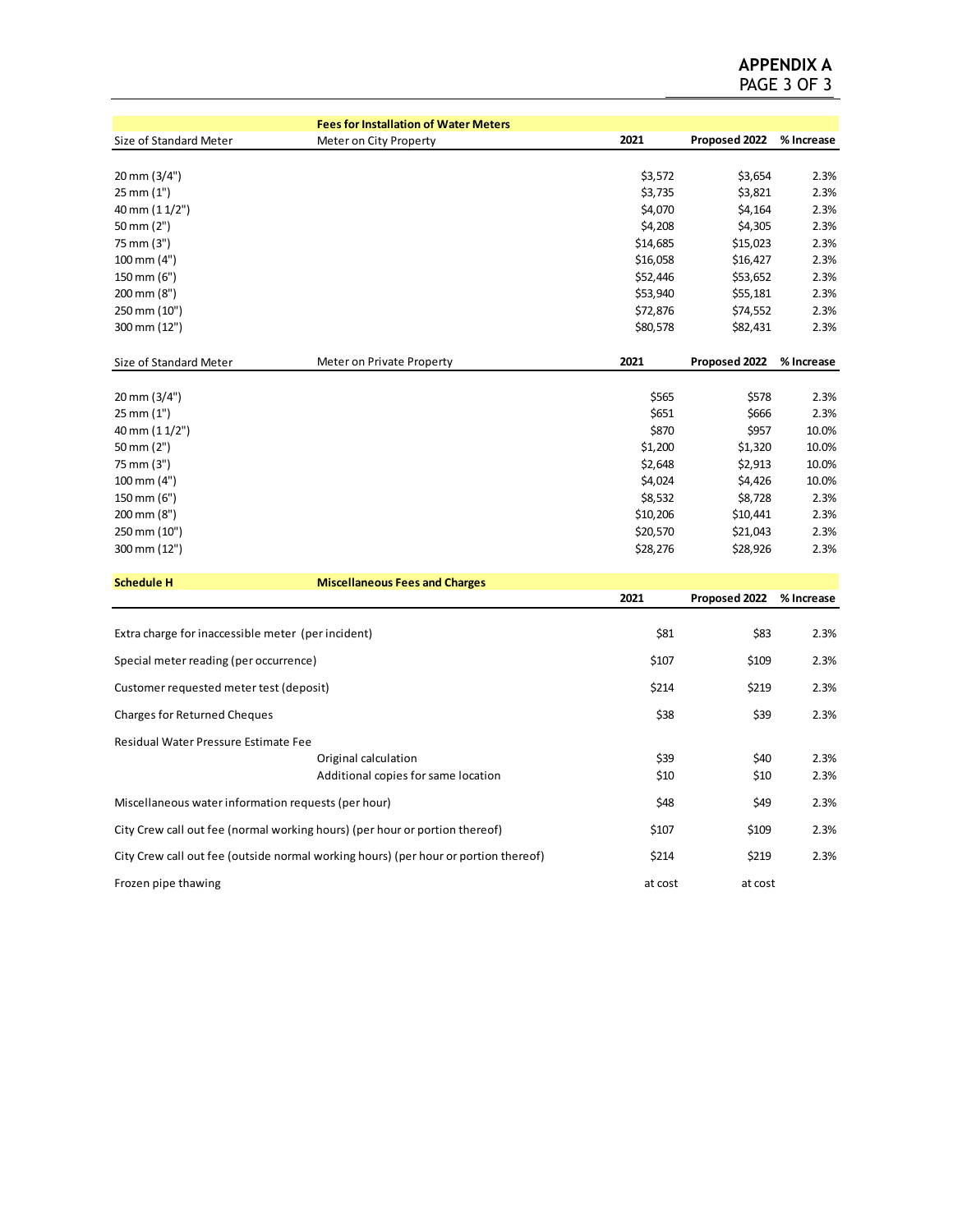# **DRAFT**

*Note: A By-law will be prepared generally in accordance with the provisions listed below, subject to change and refinement prior to posting.*

# **A By-law to amend Water Works By-law No. 4848 Regarding 2022 Water Rates and Fees and Miscellaneous Amendments**

THE COUNCIL OF THE CITY OF VANCOUVER, in public meeting, enacts as follows:

- 1. This By-law amends the indicated provisions of By-law No. 4848.
- 2. In section 4.11, Council:
	- (a) in subsection (c), strikes out "and submitted to the City within 15 days of the test", and substitutes "and submitted within 15 days of the test"; and
	- (b) in subsection (d), strikes out "City of Vancouver".
- 3. Council strikes out section 4.14.
- 4. In section 6.18, Council:
	- (a) in subsection (a), strikes out clause (i), and substitutes the following:
		- $^{\prime}$
		- (i) an average of the water consumption for the same meter reading period in the three previous years, except that if, in the opinion of the Collector, one or more of those years appears to have a water consumption rate that is not reasonably representative of the usual water consumption pattern, the Collector may calculate the average using any three previous years, or"; and
	- (b) in subsection (b), adds "amended" after "issue an".
- 5. In section 6.19, Council:
	- (a) in subsection (a), strikes out clause (i), and substitutes the following:
		- "
		- (i) an average of the water consumption for the same meter reading period in the three previous years, except that if, in the opinion of the Collector, one or more of those years appears to have a water consumption rate that is not reasonably representative of the usual water consumption pattern, the Collector may calculate the average using any three previous years, or"; and
	- (b) in subsection (b), adds "amended" after "issue an".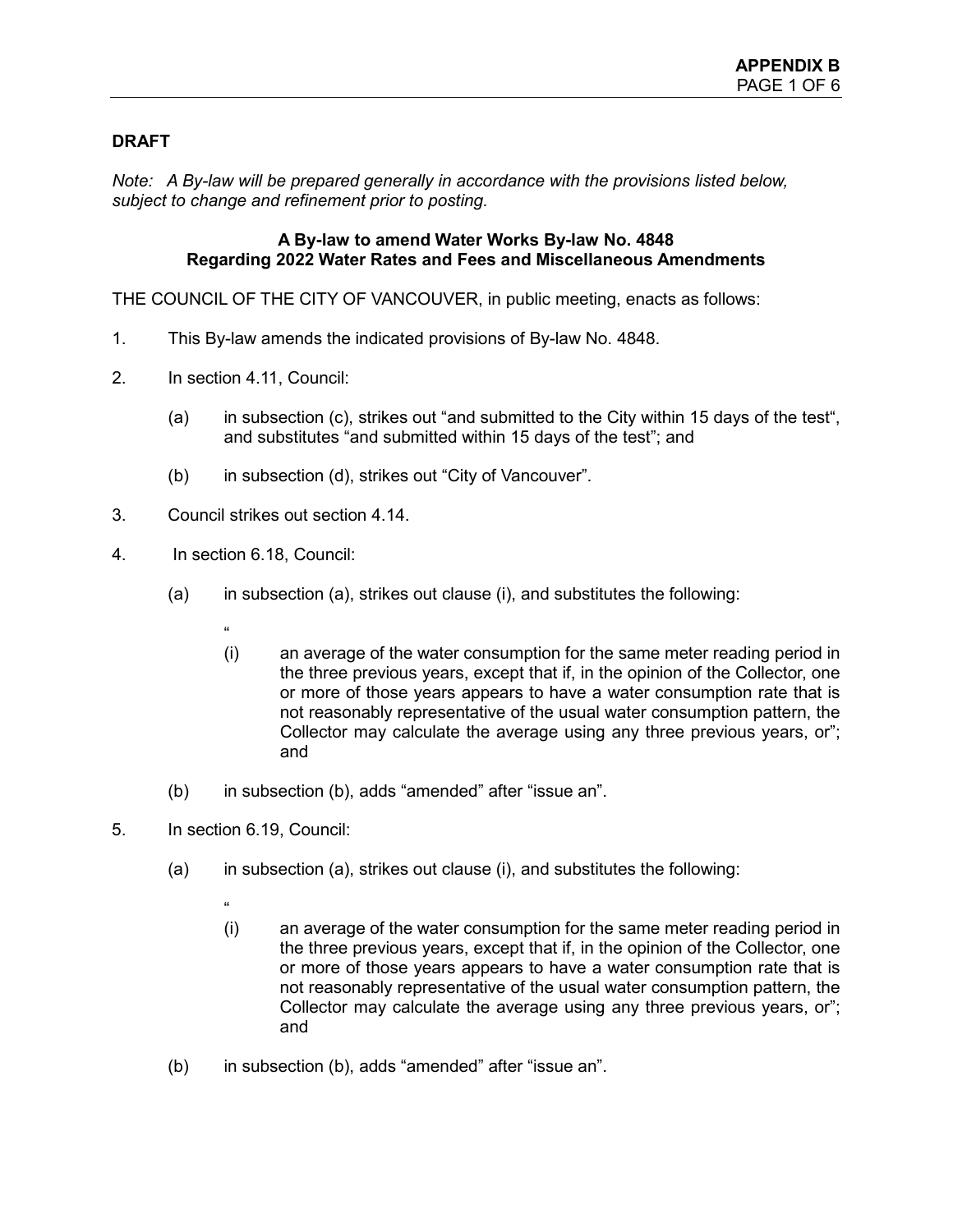6. Council strikes out section 6.20 and substitutes the following:

# **"6.20 Adjustment for Underground Leak**

If, in the opinion of the Engineer, an underground leak that is between the service pipe and the main buildings on the premises has resulted in an increase in water consumption and has, in the opinion of the Engineer, been repaired by the customer in such a manner as to effectively prevent future leaks of a similar nature, the Collector may:

- (a) estimate the water consumption based on:
	- (i) an average of the water consumption for the same meter reading period in the three previous years, except that if, in the opinion of the Collector, one or more of those years appears to have a water consumption rate that is not reasonably representative of the usual water consumption pattern, the Collector may calculate the average using any three previous years, or
	- (ii) if there is no water consumption history, median consumption rates for similar properties; and
- (b) issue an amended bill for the period between the end of the meter reading period in which the leak was fixed, and the beginning of the meter reading period containing the unusual increase, as determined by the Collector, to a maximum adjustment of three meter reading periods, if the customer took reasonable steps, in the opinion of the Engineer, to address the issue within 14 days of either the meter billing date on which the meter bill indicated an unusual increase in water consumption, or the date of notification from the City regarding an unusual increase in water consumption, whichever is dated earlier.".
- 7. Council strikes out Schedules A, B, C, D, E, F, G and H and substitutes the following:

## "**SCHEDULE A Flat Rate Connection Fees And Service Pipe Removal Fees**

## *Flat Rate Connection Fees*

| Service Pipe Size       | Single-Family and Two-<br>Family Dwelling with or without a Laneway House |
|-------------------------|---------------------------------------------------------------------------|
| 20 mm $(3/4")$          | \$6,488.00                                                                |
| $25 \, \text{mm}$ (1")  | 6,717.00                                                                  |
| 40 mm $(1 \frac{1}{2})$ | 8,077.00                                                                  |
| 50 mm $(2")$            | 8,956.00                                                                  |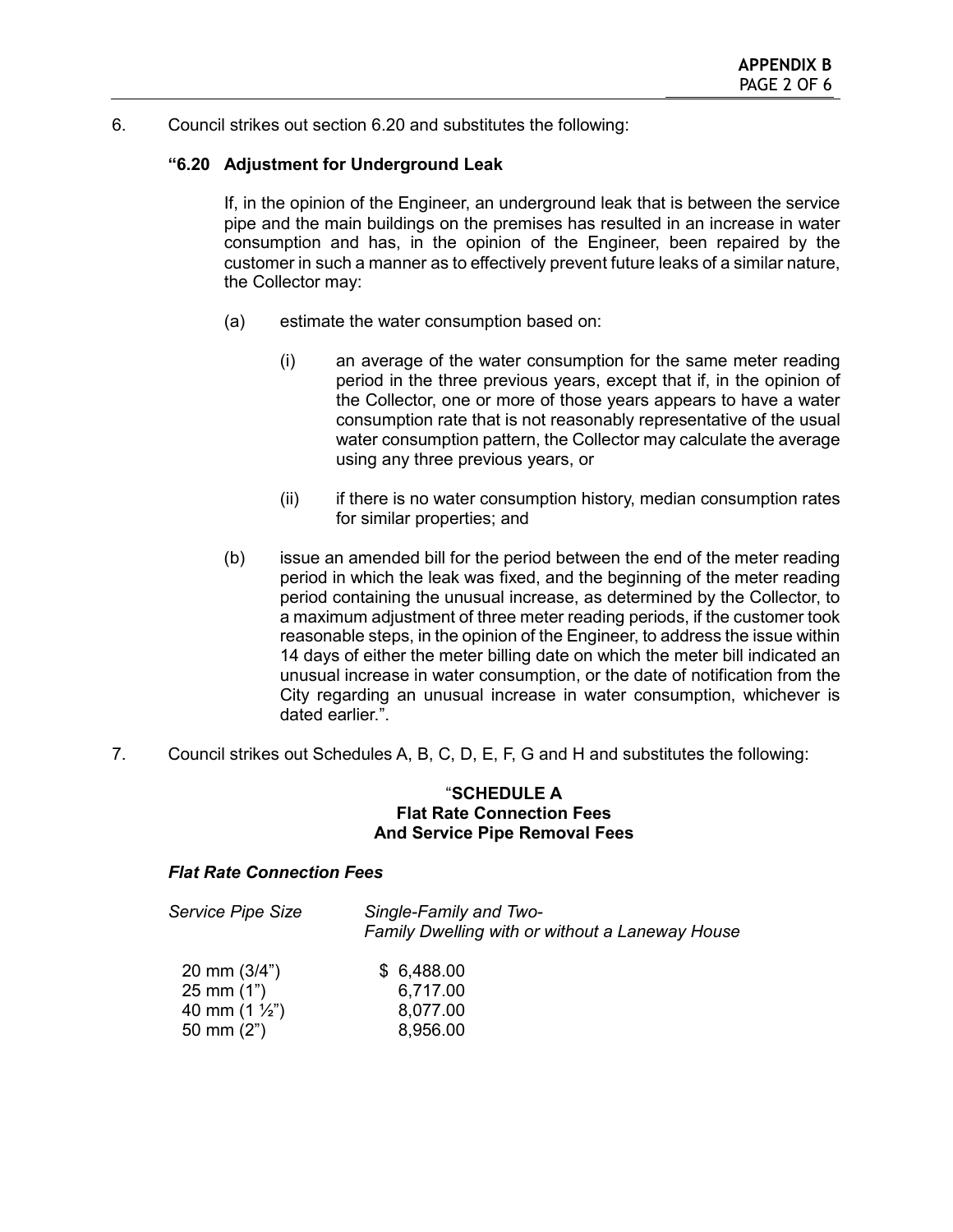*Service Pipe Size Other Connections* 20 mm (3/4") \$10,893.00<br>25 mm (1") 11,333.00  $25 \text{ mm} (1")$  11,333.00<br>40 mm (1 ½") 13,078.00

| 40 mm $(1 \frac{1}{2})$ | 13,078.00 |
|-------------------------|-----------|
| 50 mm $(2")$            | 13,078.00 |
| 100 mm $(4")$           | 18,907.00 |
| 150 mm (6")             | 23,386.00 |
| 200 mm (8")             | 25,537.00 |
| 300 mm (12")            | 35,940.00 |
|                         |           |

# *Service Pipe Removal Fees*

# *Service Pipe Size*

| 20 mm $(3/4)$ to 50 mm $(2)$ inclusive | \$1,266.00 |
|----------------------------------------|------------|
| 100 mm (4") to 300 mm (12") inclusive  | 3,800.00   |

# **SCHEDULE B Annual Flat Rate Service Charges for Residential Properties**

The following charges apply to unmetered single family dwellings and dwellings comprising not more than two separate dwelling units:

| <b>Single Dwelling Unit</b>                | \$810.00 |
|--------------------------------------------|----------|
| Single-Family with suite or laneway house  | 1,098.00 |
| Single-Family with suite and laneway house | 1,387.00 |
| For each strata title duplex               | 548.00   |
| Parking Lot/Community Garden               | \$248.00 |
| Water Service - Turned Off                 | 184.00   |
| <b>Other Property</b>                      | 184.00   |

#### **SCHEDULE C**

# **Annual Flat Rate Service Charges for Unmetered Fire Service Pipes**

*Fire Service Pipe Size*

| 50 mm (2") or smaller | \$249.00 |
|-----------------------|----------|
| 75 mm (3")            | 372.00   |
| 100 mm $(4")$         | 515.00   |
| 150 mm $(6")$         | 594.00   |
| 200 mm (8")           | 696.00   |
| 250 mm (10")          | 741.00   |
| 300 mm (12")          | 793.00   |
|                       |          |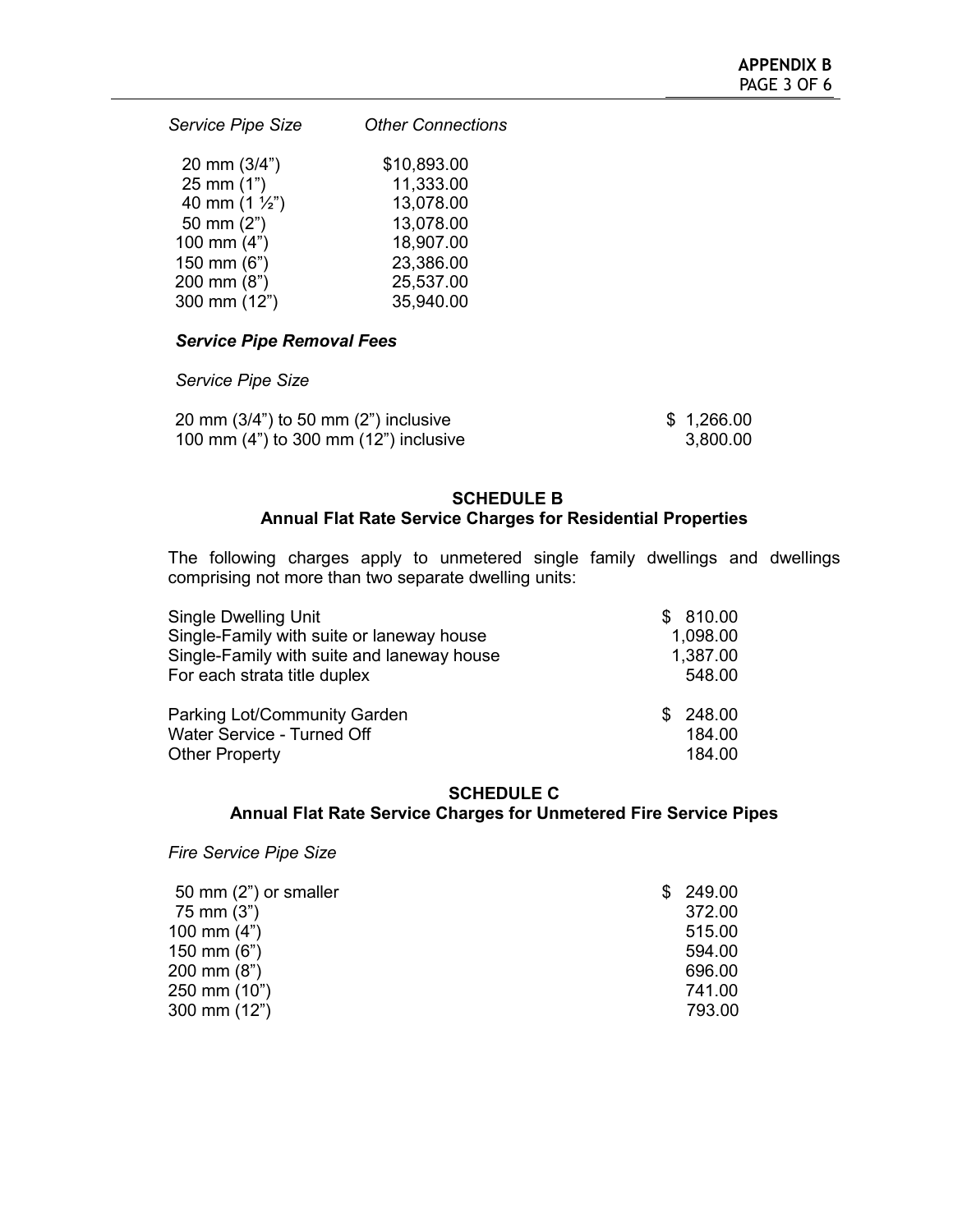## **SCHEDULE D Charges for Metered Water Service**

| <b>Four Month Period</b>                      |                      | Rate In Dollars per<br>Unit (2,831.6 Litres) |
|-----------------------------------------------|----------------------|----------------------------------------------|
| Rate for all metered uses                     |                      |                                              |
| October 16 - April 30<br>May $1 -$ October 15 | Per unit<br>Per unit | \$3.532<br>\$4.427                           |

## **SCHEDULE E Meter Service Charge**

The following schedule shows the meter charge based on the size and type of meter, payable on each service, in addition to water consumption charges:

#### *Per Four Month Period Services with Standard Type Meters*

| 17 mm (1/2") and 20 mm (3/4") | 36.00  |
|-------------------------------|--------|
| $25 \, \text{mm}$ (1")        | 36.00  |
| 40 mm (1 1/2")                | 76.00  |
| 50 mm $(2")$                  | 105.00 |
| 75 mm (3")                    | 237.00 |
| 100 mm $(4")$                 | 288.00 |
| 150 mm (6")                   | 374.00 |
| 200 mm (8")                   | 580.00 |
| 250 mm (10")                  | 711.00 |
| 300 mm (12")                  | 843.00 |
|                               |        |

*Services with Low Head Loss Meters/Detector Check Valves*

| 100 mm $(4")$         | \$333.00 |
|-----------------------|----------|
| 150 mm $(6")$         | 487.00   |
| $200 \text{ mm} (8")$ | 653.00   |
| 250 mm (10")          | 814.00   |
| 300 mm $(12")$        | 971.00   |

# **SCHEDULE F Charges for Temporary Water Service During Construction**

| <b>Building Size in Square</b>    | Rate in Dollars of  |
|-----------------------------------|---------------------|
| <b>Meters of Gross Floor Area</b> | Gross Floor Area    |
|                                   | <b>Per Building</b> |

Up to and including  $500$  \$ 357.00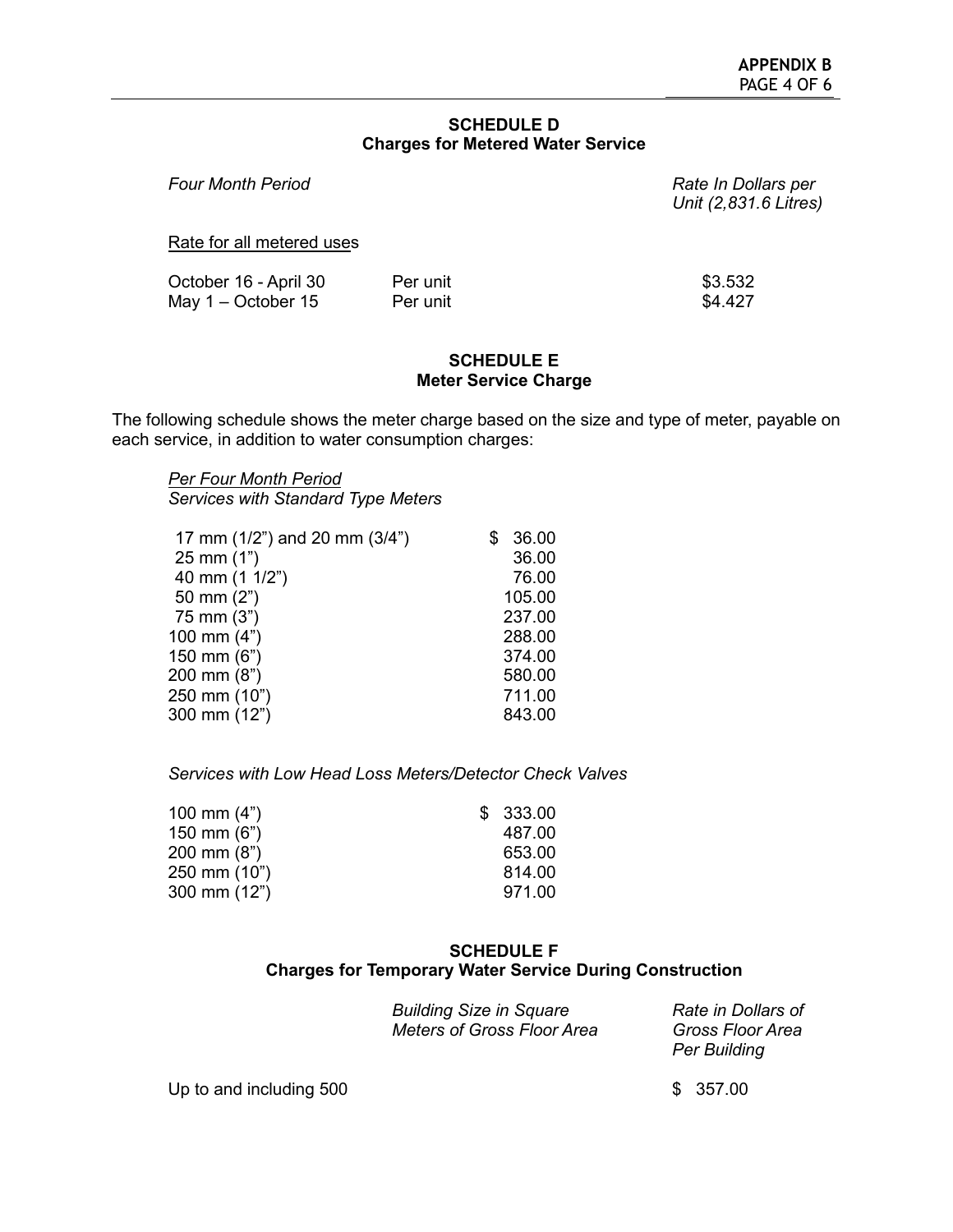| Over 500 but not exceeding 2,000     | 700.00   |
|--------------------------------------|----------|
| Over 2,000 but not exceeding 9,000   | 1,051.00 |
| Over 9,000 but not exceeding 24,000  | 1,768.00 |
| Over 24,000 but not exceeding 45,000 | 2,646.00 |
| Over 45,000                          | 3,510.00 |

#### **SCHEDULE G Fees for Installation of Water Meters**

# *Fees for Installation of Water Meters for Single and Two Family Dwellings with or without a Laneway House*

*Size of Standard Meter*

| 20 mm (3/4") meter assembly and box | \$1,204.00 |
|-------------------------------------|------------|
| 25 mm (1") meter assembly and box   | \$1,313.00 |
| 40 mm meter assembly and box        | \$1,788.00 |

# *Fees for Installation of Water Meters on Other Connections*

| <b>Meter on City Property</b> | Meter on Private Property |
|-------------------------------|---------------------------|
| \$3,654.00                    | 578.00<br>S               |
| 3,821.00                      | 666.00                    |
| 4,164.00                      | 957.00                    |
| 4,305.00                      | 1,320.00                  |
| 15,023.00                     | 2,913.00                  |
| 16,427.00                     | 4,426.00                  |
| 53,652.00                     | 8,728.00                  |
| 55,181.00                     | 10,441.00                 |
| 74,552.00                     | 21,043.00                 |
| 82,431.00                     | 28,926.00                 |
|                               |                           |

# **SCHEDULE H Miscellaneous Fees and Charges**

| Extra charge for inaccessible meter (per incident)                                                                                                                | 83.00<br>\$.            |
|-------------------------------------------------------------------------------------------------------------------------------------------------------------------|-------------------------|
| Special Meter Reading (per occurrence)                                                                                                                            | 109.00                  |
| Customer Requested Meter Test (deposit)                                                                                                                           | 219.00                  |
| <b>Charges for Returned Cheques</b>                                                                                                                               | 39.00                   |
| <b>Residual Water Pressure Estimate Fee</b><br>Original calculation<br>Additional copies for same location<br>Miscellaneous water information requests (per hour) | 40.00<br>10.00<br>49.00 |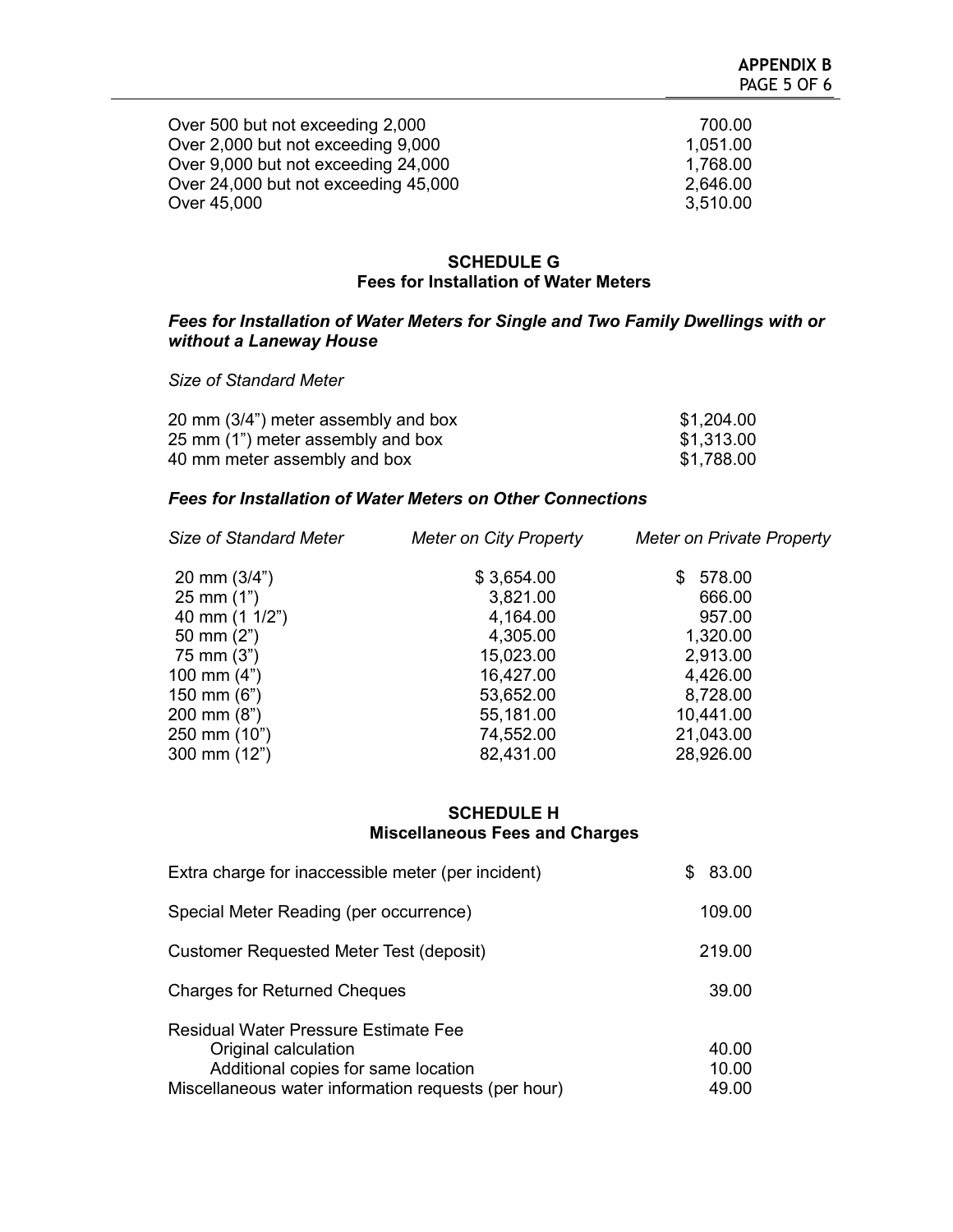|                                                                                        | APPENDIX B<br>PAGE 6 OF 6  |
|----------------------------------------------------------------------------------------|----------------------------|
| City Crew call out fee (normal working hours)<br>(per hour or portion thereof)         | 109.00                     |
| City Crew call out fee (outside normal working hours)<br>(per hour or portion thereof) | 219.00                     |
| Frozen pipe thawing                                                                    | At cost<br>(Section 5.4)". |

8. A decision by a court that any part of this By-law is illegal, void, or unenforceable severs that part from this By-law, and is not to affect the balance of this By-law.

9. This By-law is to come into force and take effect on January 1, 2022.

ENACTED by Council this day of  $\sim$  , 2021

**Mayor** 

 $\mathcal{L}_\text{max}$  , where  $\mathcal{L}_\text{max}$  , we have the set of  $\mathcal{L}_\text{max}$ 

**APPENDIX B**

 $\overline{\phantom{a}}$  , where  $\overline{\phantom{a}}$  , where  $\overline{\phantom{a}}$  ,  $\overline{\phantom{a}}$  ,  $\overline{\phantom{a}}$  ,  $\overline{\phantom{a}}$  ,  $\overline{\phantom{a}}$  ,  $\overline{\phantom{a}}$  ,  $\overline{\phantom{a}}$  ,  $\overline{\phantom{a}}$  ,  $\overline{\phantom{a}}$  ,  $\overline{\phantom{a}}$  ,  $\overline{\phantom{a}}$  ,  $\overline{\phantom{a}}$  ,  $\overline{\phantom{a}}$  , **City Clerk**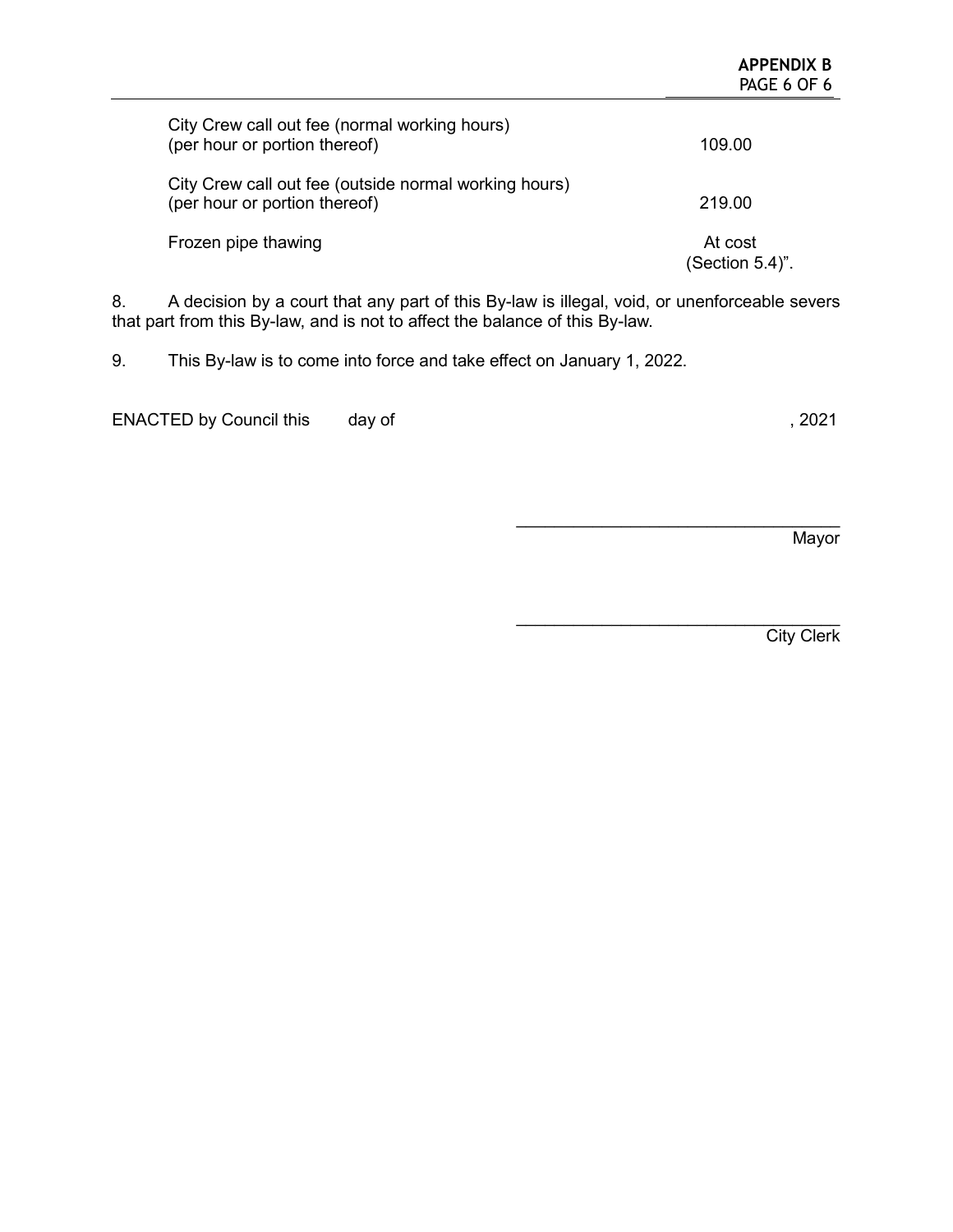# **Proposed Amendments to Water Works By-law No. 4848**

This document is being provided for information only as a reference tool to highlight the proposed amendments. The draft amending by-laws attached to the Council report RTS No. 14669 entitled December 1' 2021 represent the amendments being proposed to Council for approval. Should there be any discrepancy between this redline version and the draft amending by-laws, the draft amending by-laws prevail.

# **Section 4.11 Testing Backflow Prevention Assemblies**

A customer or other person must ensure that:

- a) every backflow prevention assembly on the premises is tested by a certified backflow assembly tester;
- b) every backflow prevention assembly on the premises is tested:
	- a. upon installation,
	- b. annually,
	- c. after any cleaning or repair, and
	- d. (iv) upon request by the Engineer;
- c) the results of all backflow prevention assembly tests are recorded by a certified backflow assembly tester on a test report form that is approved by the Engineer, signed by the tester, and submitted to the City within 15 days of the test and submitted within 15 days of the test;
- d) a completed City of Vancouver test verification tag approved by the Engineer is attached to each backflow prevention assembly; and
- e) in the event that a backflow prevention assembly test indicates a need for repair or replacement, the assembly is repaired or replaced and retested within of the time specified by the Engineer

# **Section 4.14 Annual Administration Fees**

All customers whose premises are metered and contain one or more backflow prevention assemblies, must pay an annual administration fee as specified in Schedule "H"

# **Section 6.18 Adjustment for Inaccurate Meter Record**

If, in the opinion of the Collector, the water consumption rate is inaccurate as the result of a malfunctioning, damaged or broken meter, the Collector must:

- a) estimate actual water consumption based on:
	- an average of the water consumption for the current year and up to two previous years, oran average of the water consumption for the same meter reading period in the three previous years, except that if, in the opinion of the Collector, one or more of those years appears to have a water consumption rate that is not reasonably representative of the usual water consumption pattern, the Collector may calculate the average using any three previous years, or; and
	- ii. if there is no consumption history, median consumption rates for similar properties; and
- b) issue an amended bill for the estimated water consumption:
	- i. from the actual date of the damage, or
	- ii. if the actual date of damage cannot be determined, for a period up to the current year plus the previous year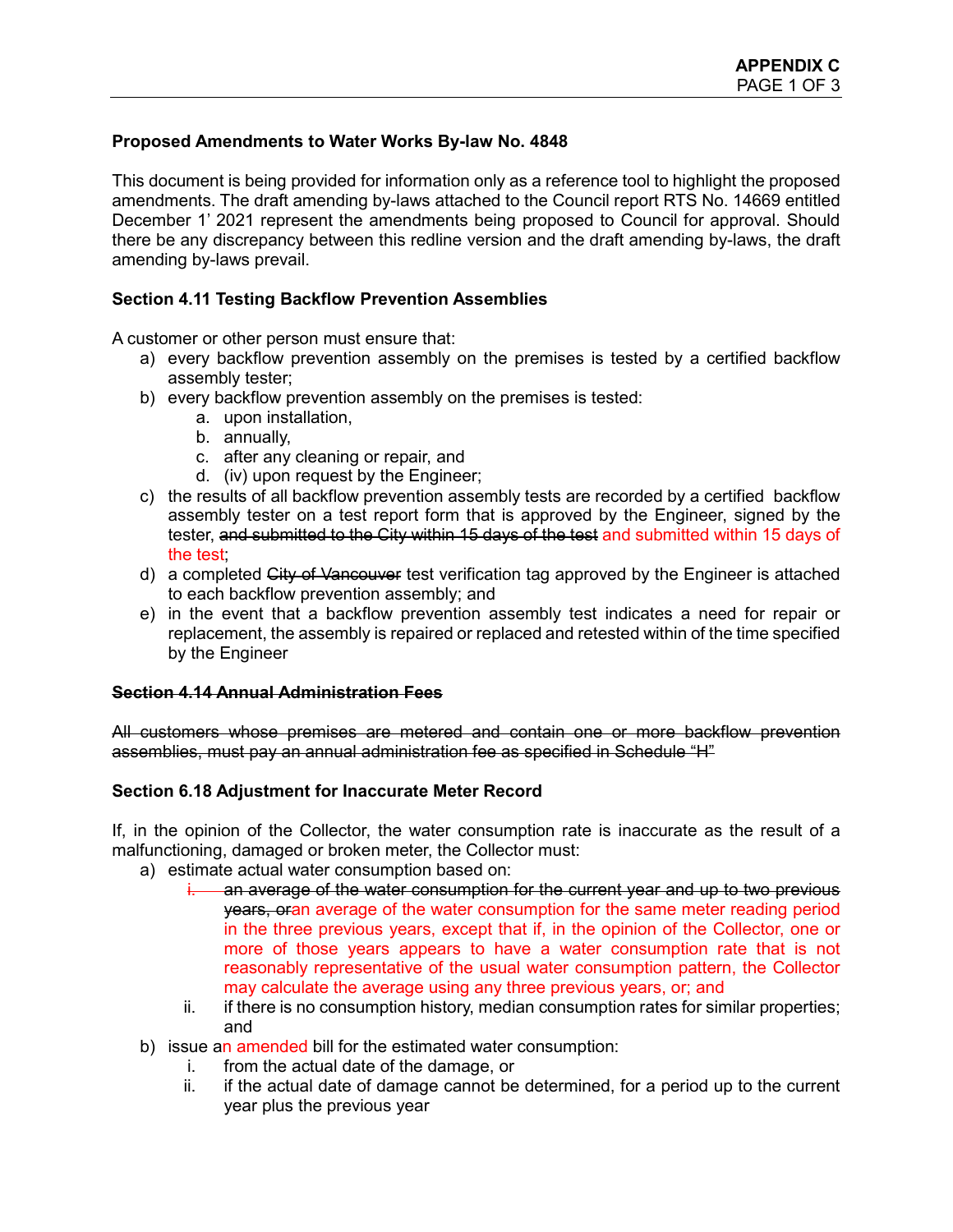# **Section 6.19 Adjustment for Tampering**

If, in the opinion of the Collector, the water consumption rate is inaccurate due to tampering, the Collector must:

- a) estimate actual water consumption based on:
	- i. an average of the water consumption for the current year and up to two previous years, or an average of the water consumption for the same meter reading period in the three previous years, except that if, in the opinion of the Collector, one or more of those years appears to have a water consumption rate that is not reasonably representative of the usual water consumption pattern, the Collector may calculate the average using any three previous years, or"; and
	- ii. if there is no water consumption history, the median water consumption rate for similar properties; and
- b) issue an amended bill for:
	- i. estimated water consumption for the entire period of the tampering, as determined by the Collector, and
	- ii. all costs incurred in estimating water consumption and repairing the City's waterworks system.

# **Section 6.20 Adjustment for Underground Leak**

If, in the opinion of the Engineer, an underground leak on a metered service:

- a) has resulted in an inaccurate water consumption record;
- b) could not reasonably have been detected by the customer;
- c) is not associated with a landscape irrigation system; and
- d) has, in the opinion of the Engineer, been repaired by the customer in such a manner as to effectively prevent future leaks of a similar nature;

The water consumption rate may be adjusted by the Collector, as provided in section 6.18(a), except that the adjustment must only be made for the period between two weeks after the first meter billing date on which the meter bill indicates an unusual increase in water consumption, as determined by the Collector, and the meter reading date for the meter bill immediately preceding the meter bill containing the unusual increase or the date on which the owner was notified of the issue, whichever is the shorter period of adjustment, to a maximum adjustment period of six months.

If, in the opinion of the Engineer, an underground leak that is between the service pipe and the main buildings on the premises has resulted in an increase in water consumption and has, in the opinion of the Engineer, been repaired by the customer in such a manner as to effectively prevent future leaks of a similar nature, the Collector may:

- a) estimate the water consumption based on:
	- i. an average of the water consumption for the same meter reading period in the three previous years, except that if, in the opinion of the Collector, one or more of those years appears to have a water consumption rate that is not reasonably representative of the usual water consumption pattern, the Collector may calculate the average using any three previous years, or